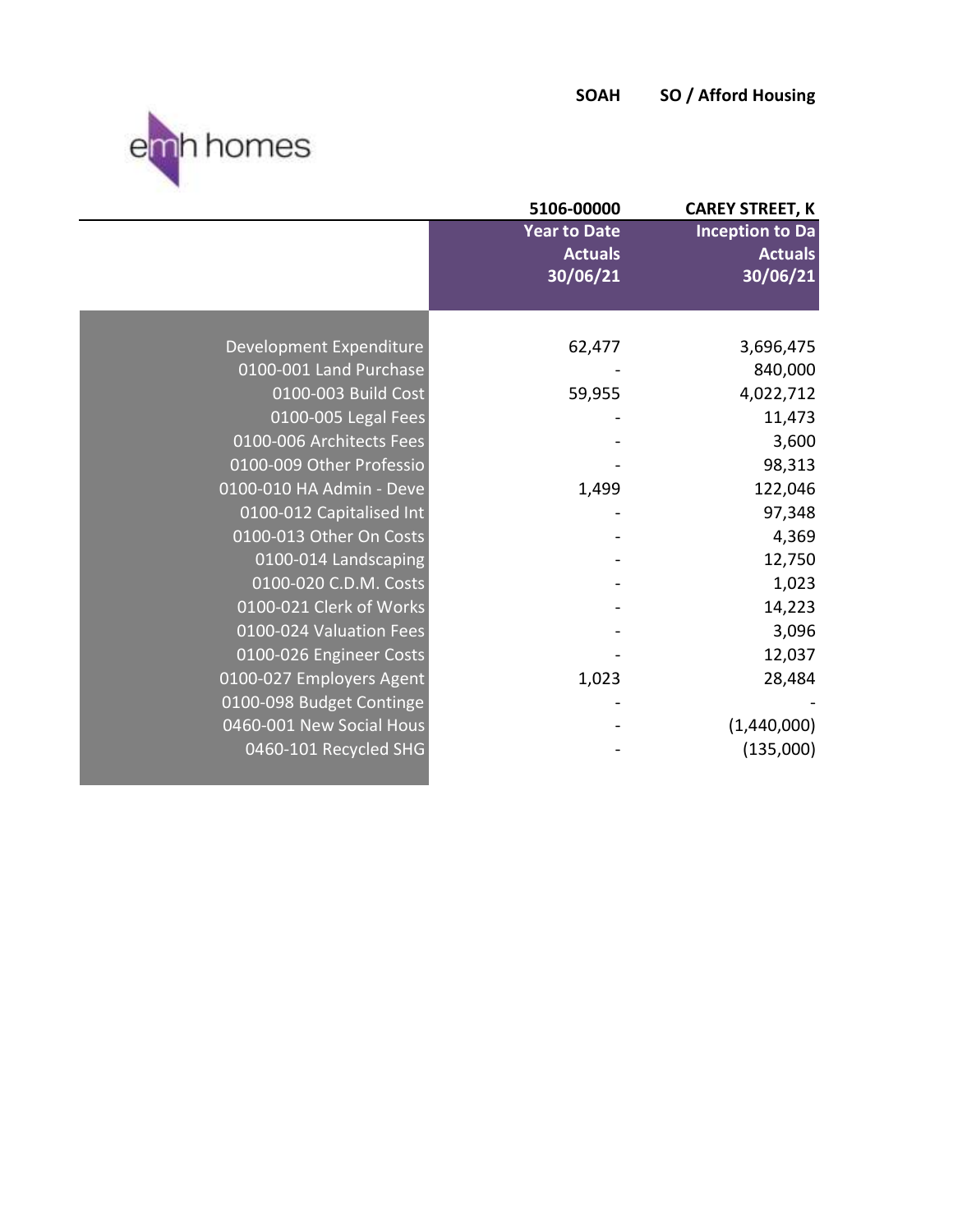

|                          | 5108-00000          | <b>COURT STREET, W</b> |
|--------------------------|---------------------|------------------------|
|                          | <b>Year to Date</b> | <b>Inception to Da</b> |
|                          | <b>Actuals</b>      | <b>Actuals</b>         |
|                          | 30/06/21            | 30/06/21               |
|                          |                     |                        |
| Development Expenditure  | 911,355             | 8,571,748              |
| 0100-001 Land Purchase   |                     | 1,950,314              |
| 0100-003 Build Cost      | 900,801             | 8,311,207              |
| 0100-004 VAT adjustments |                     | (6,909)                |
| 0100-005 Legal Fees      | 2,400               | 18,698                 |
| 0100-009 Other Professio |                     | 8,121                  |
| 0100-010 HA Admin - Deve | 22,520              | 321,415                |
| 0100-012 Capitalised Int | 17,989              | 89,831                 |
| 0100-013 Other On Costs  |                     | 290                    |
| 0100-020 C.D.M. Costs    |                     | 27,375                 |
| 0100-021 Clerk of Works  |                     | 14,347                 |
| 0100-024 Valuation Fees  |                     | 5,400                  |
| 0100-027 Employers Agent | 4,562               | 134,918                |
| 0100-028 Marketing Costs | 6,750               | 11,750                 |
| 0100-029 Contractors Des |                     |                        |
| 0100-040 Sales Costs - M | 298                 | 29,537                 |
| 0100-041 Sales Costs - L |                     |                        |
| 0100-043 Sales Costs - P | 1,463               | 6,904                  |
| 0100-049 Sales Costs - O | 2,571               | 24,799                 |
| 0460-001 New Social Hous | (48,000)            | (2, 135, 250)          |
| 0460-101 Recycled SHG    |                     | (241,000)              |
|                          |                     |                        |
|                          |                     |                        |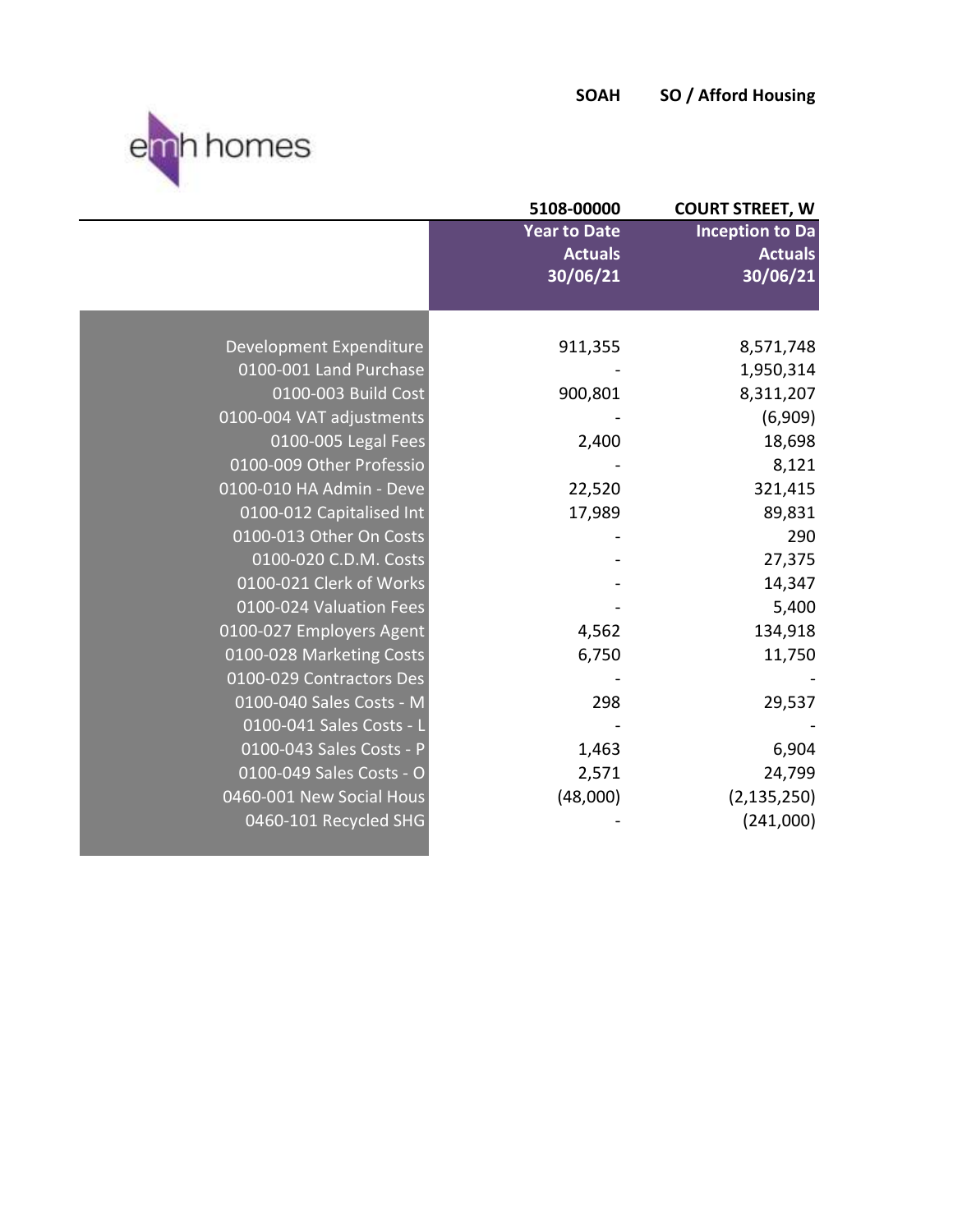

|                          | 5118-00000          | THE PLOUGH INN,        |
|--------------------------|---------------------|------------------------|
|                          | <b>Year to Date</b> | <b>Inception to Da</b> |
|                          | <b>Actuals</b>      | <b>Actuals</b>         |
|                          | 30/06/21            | 30/06/21               |
|                          |                     |                        |
|                          |                     |                        |
| Development Expenditure  | 186,589             | 2,110,188              |
| 0100-001 Land Purchase   |                     | 735,000                |
| 0100-003 Build Cost      | 159,928             | 1,523,443              |
| 0100-004 VAT adjustments |                     | (18,029)               |
| 0100-005 Legal Fees      |                     | 15,359                 |
| 0100-009 Other Professio |                     | 63,863                 |
| 0100-010 HA Admin - Deve | 3,998               | 94,799                 |
| 0100-012 Capitalised Int | 18,968              | 111,129                |
| 0100-013 Other On Costs  |                     | 6,280                  |
| 0100-014 Landscaping     | 125                 | 125                    |
| 0100-015 Other Income    |                     | (386)                  |
| 0100-020 C.D.M. Costs    |                     | 1,200                  |
| 0100-021 Clerk of Works  |                     | 504                    |
| 0100-023 Planning Fees   |                     | 24,968                 |
| 0100-024 Valuation Fees  |                     | 1,080                  |
| 0100-027 Employers Agent |                     | 18,991                 |
| 0100-029 Contractors Des |                     |                        |
| 0100-040 Sales Costs - M | 3,570               | 4,362                  |
| 0100-041 Sales Costs - L |                     |                        |
| 0100-049 Sales Costs - O |                     |                        |
| 0460-001 New Social Hous |                     | (388, 500)             |
| 0460-101 Recycled SHG    |                     | (84,000)               |
| 0470-001 New Local Autho |                     |                        |
|                          |                     |                        |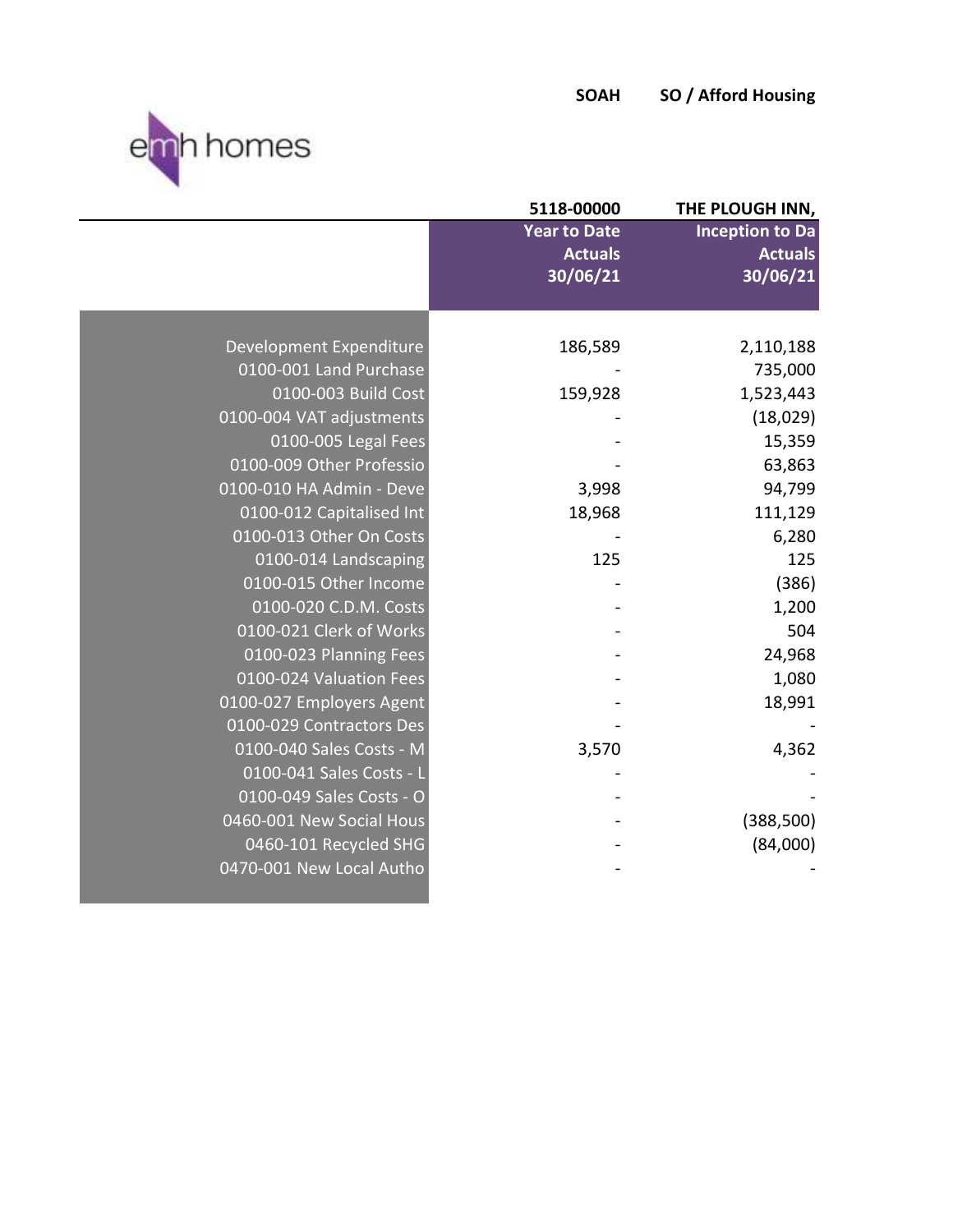

the contract of the contract of the contract of the contract of the contract of

|                          | 5119-00000                                        | <b>CRANMER CLOSE,</b>                                |
|--------------------------|---------------------------------------------------|------------------------------------------------------|
|                          | <b>Year to Date</b><br><b>Actuals</b><br>30/06/21 | <b>Inception to Da</b><br><b>Actuals</b><br>30/06/21 |
|                          |                                                   |                                                      |
| Development Expenditure  | 791,059                                           | 711,197                                              |
| 0100-003 Build Cost      |                                                   | 600                                                  |
| 0100-005 Legal Fees      | 330                                               | 9,419                                                |
| 0100-006 Architects Fees |                                                   | 11,475                                               |
| 0100-009 Other Professio |                                                   | (6, 343)                                             |
| 0100-010 HA Admin - Deve |                                                   |                                                      |
| 0100-012 Capitalised Int | 6,245                                             | 7,664                                                |
| 0100-013 Other On Costs  |                                                   |                                                      |
| 0100-014 Landscaping     |                                                   |                                                      |
| 0100-021 Clerk of Works  |                                                   |                                                      |
| 0100-023 Planning Fees   |                                                   |                                                      |
| 0100-024 Valuation Fees  |                                                   | 720                                                  |
| 0100-025 Site Surveys    |                                                   | 280                                                  |
| 0100-027 Employers Agent |                                                   |                                                      |
| 0100-028 Marketing Costs |                                                   | 90                                                   |
| 0100-097 D&B - Dev Co    | 784,484                                           | 1,152,291                                            |
| 0100-098 Budget Continge |                                                   |                                                      |
| 0460-001 New Social Hous |                                                   | (465,000)                                            |
|                          |                                                   |                                                      |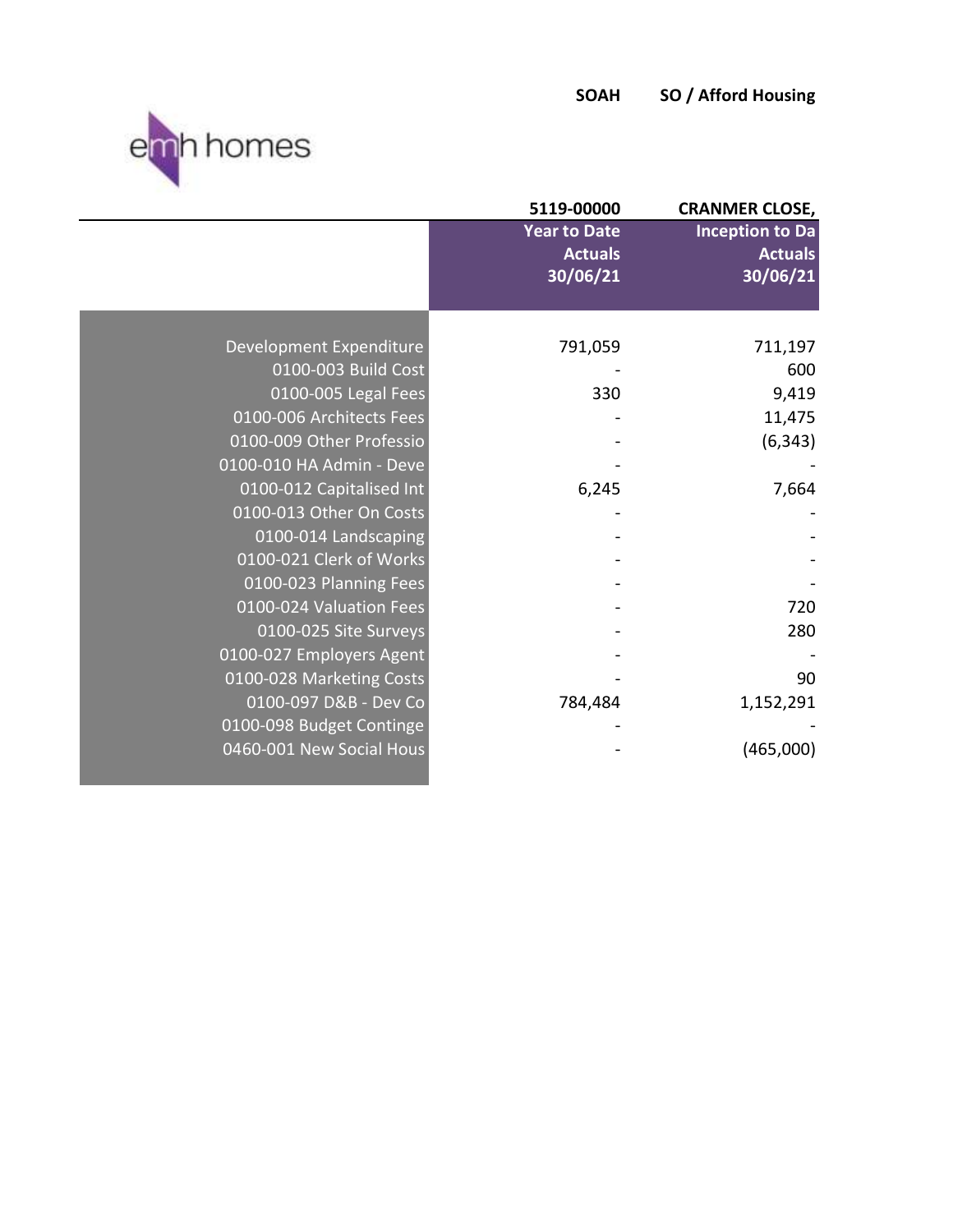

|                          | 5120-00000          | <b>ANNESLEY ROAD,</b>  |
|--------------------------|---------------------|------------------------|
|                          | <b>Year to Date</b> | <b>Inception to Da</b> |
|                          | <b>Actuals</b>      | <b>Actuals</b>         |
|                          | 30/06/21            | 30/06/21               |
|                          |                     |                        |
|                          |                     |                        |
| Development Expenditure  | 1,605,986           | 2,960,589              |
| 0100-001 Land Purchase   |                     | 1,633,960              |
| 0100-003 Build Cost      |                     |                        |
| 0100-004 VAT adjustments |                     | (5,200)                |
| 0100-005 Legal Fees      |                     | 9,459                  |
| 0100-006 Architects Fees |                     | 41,599                 |
| 0100-009 Other Professio |                     | 12,852                 |
| 0100-010 HA Admin - Deve |                     | 30,117                 |
| 0100-012 Capitalised Int | 34,094              | 102,053                |
| 0100-013 Other On Costs  |                     | 3,380                  |
| 0100-014 Landscaping     |                     | 1,068                  |
| 0100-020 C.D.M. Costs    |                     | 42                     |
| 0100-021 Clerk of Works  |                     |                        |
| 0100-023 Planning Fees   | 300                 | 1,320                  |
| 0100-024 Valuation Fees  |                     | 3,600                  |
| 0100-025 Site Surveys    |                     | 2,474                  |
| 0100-026 Engineer Costs  |                     | 5,900                  |
| 0100-027 Employers Agent |                     |                        |
| 0100-028 Marketing Costs |                     |                        |
| 0100-029 Contractors Des |                     | 50,598                 |
| 0100-040 Sales Costs - M | 4,050               | 4,050                  |
| 0100-041 Sales Costs - L |                     |                        |
| 0100-043 Sales Costs - P |                     |                        |
| 0100-097 D&B - Dev Co    | 1,567,542           | 3,390,266              |
| 0100-098 Budget Continge |                     |                        |
| 0460-001 New Social Hous |                     | (1,983,859)            |
| 0460-101 Recycled SHG    |                     | (343,090)              |
|                          |                     |                        |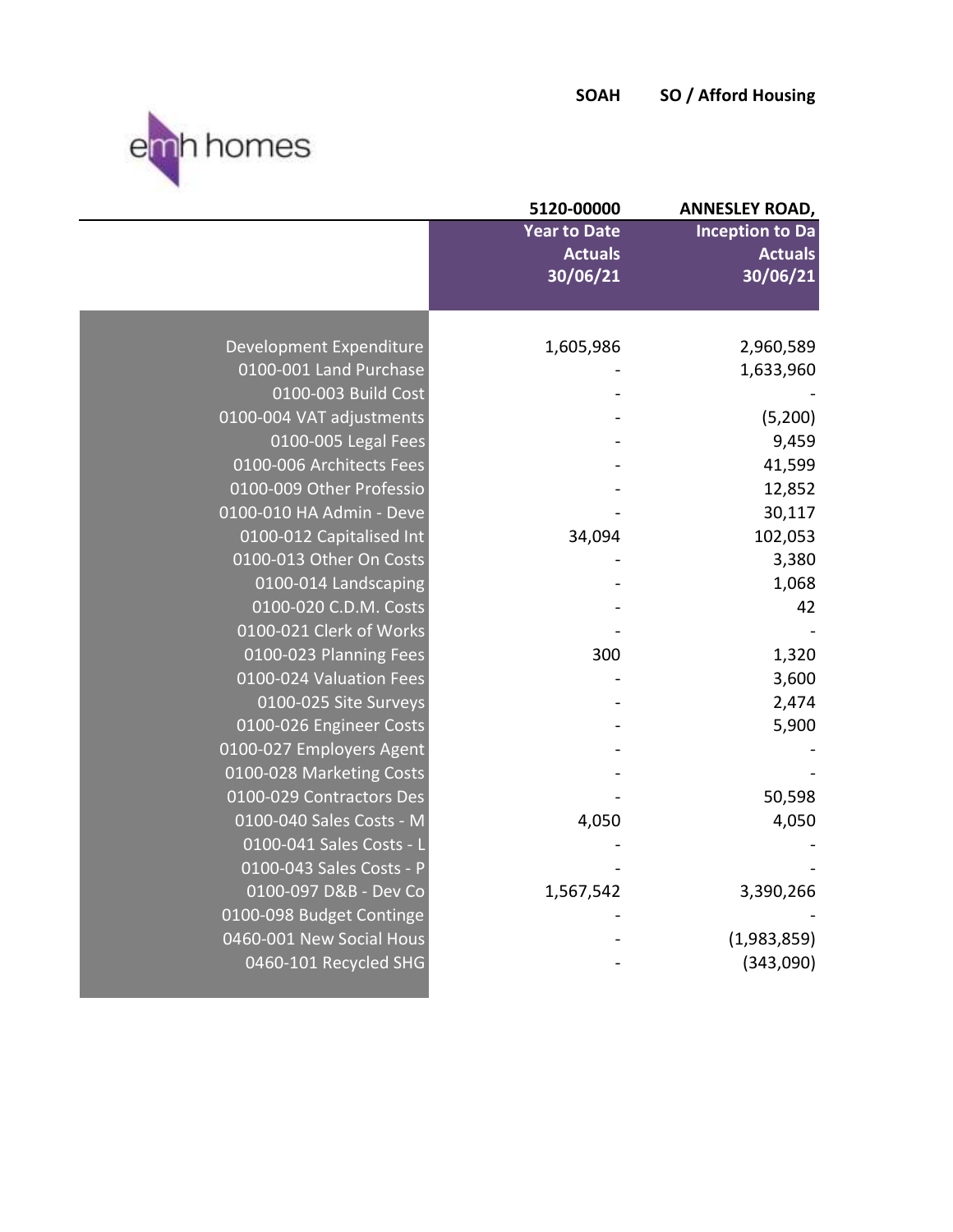

|                          | 5121-00000          | LEICESTER ROAD,        |
|--------------------------|---------------------|------------------------|
|                          | <b>Year to Date</b> | <b>Inception to Da</b> |
|                          | <b>Actuals</b>      | <b>Actuals</b>         |
|                          | 30/06/21            | 30/06/21               |
|                          |                     |                        |
|                          |                     |                        |
| Development Expenditure  | 4,733               | 4,979,348              |
| 0100-001 Land Purchase   |                     | 1,257,000              |
| 0100-003 Build Cost      |                     | 4,488,118              |
| 0100-004 VAT adjustments |                     | (3, 268)               |
| 0100-005 Legal Fees      |                     | 26,232                 |
| 0100-009 Other Professio |                     | 17,390                 |
| 0100-010 HA Admin - Deve |                     | 201,521                |
| 0100-012 Capitalised Int |                     | 189,276                |
| 0100-013 Other On Costs  |                     | 2,138                  |
| 0100-014 Landscaping     | 3,114               | 35,609                 |
| 0100-021 Clerk of Works  |                     | 8,870                  |
| 0100-023 Planning Fees   | 750                 | 1,050                  |
| 0100-024 Valuation Fees  |                     | 3,240                  |
| 0100-027 Employers Agent |                     | 16,419                 |
| 0100-028 Marketing Costs | 750                 | 14,250                 |
| 0100-029 Contractors Des |                     |                        |
| 0100-040 Sales Costs - M | 11                  | 1,008                  |
| 0100-041 Sales Costs - L |                     | 300                    |
| 0100-042 Sales Costs - U |                     | 503                    |
| 0100-043 Sales Costs - P | 108                 | 432                    |
| 0100-049 Sales Costs - O |                     | 9,260                  |
| 0100-098 Budget Continge |                     |                        |
| 0460-001 New Social Hous |                     | (1, 110, 000)          |
| 0460-101 Recycled SHG    |                     | (180,000)              |
|                          |                     |                        |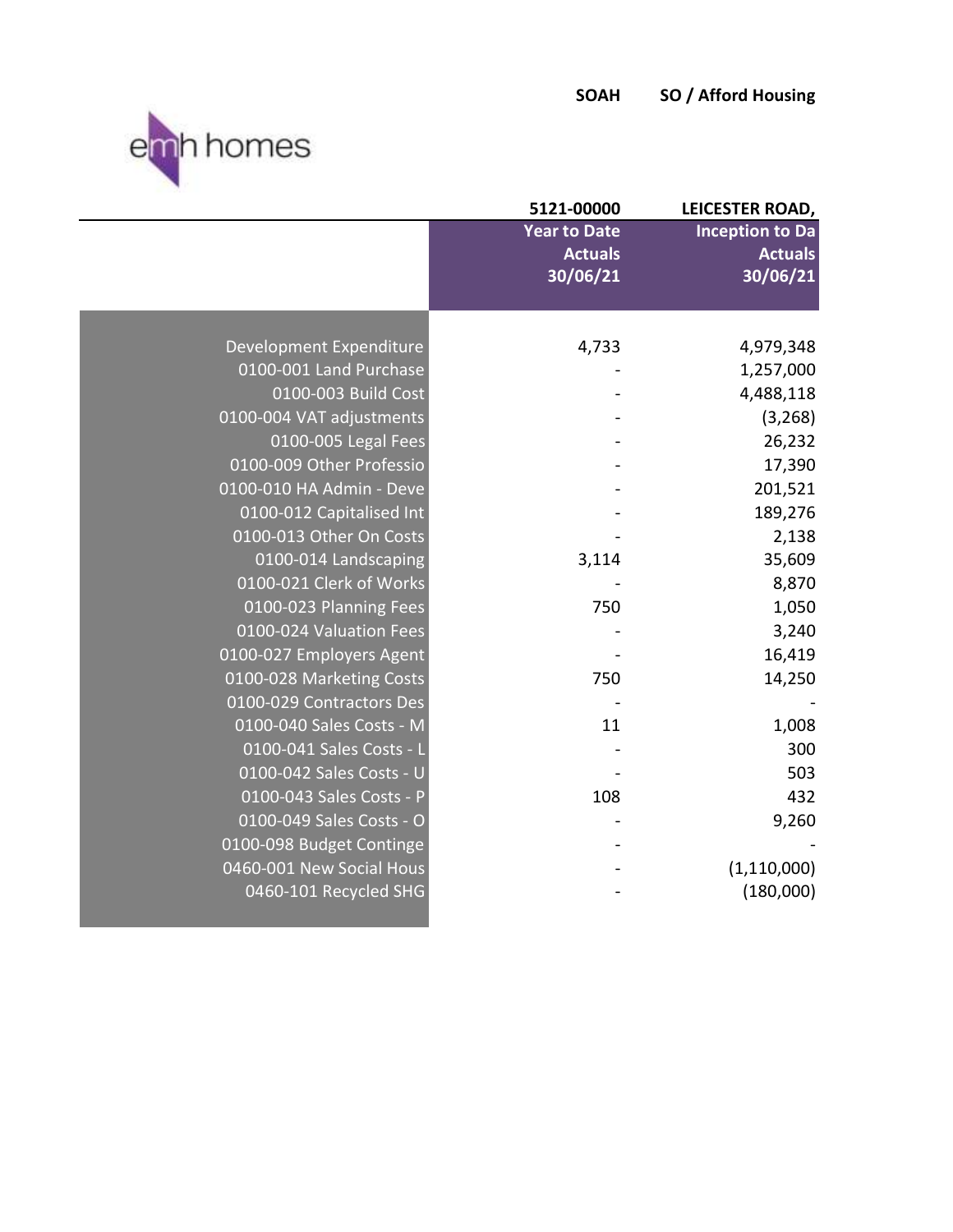

| 5131-00000          | <b>SAXELBY ROAD, A</b>                                                               |
|---------------------|--------------------------------------------------------------------------------------|
| <b>Year to Date</b> | <b>Inception to Da</b>                                                               |
|                     | <b>Actuals</b>                                                                       |
|                     | 30/06/21                                                                             |
|                     |                                                                                      |
|                     | 2,946,417                                                                            |
|                     | 1,700,910                                                                            |
|                     | 1,435,614                                                                            |
|                     | (2,854)                                                                              |
|                     | 8,861                                                                                |
|                     |                                                                                      |
|                     | 68,091                                                                               |
|                     |                                                                                      |
|                     | 99,175                                                                               |
|                     |                                                                                      |
|                     | 888                                                                                  |
|                     |                                                                                      |
|                     | 4,320                                                                                |
|                     | 20,462                                                                               |
|                     |                                                                                      |
| 2,900               | 5,200                                                                                |
|                     |                                                                                      |
|                     |                                                                                      |
|                     | (394, 250)                                                                           |
|                     |                                                                                      |
|                     | <b>Actuals</b><br>30/06/21<br>518,845<br>471,808<br>264<br>11,795<br>24,581<br>7,498 |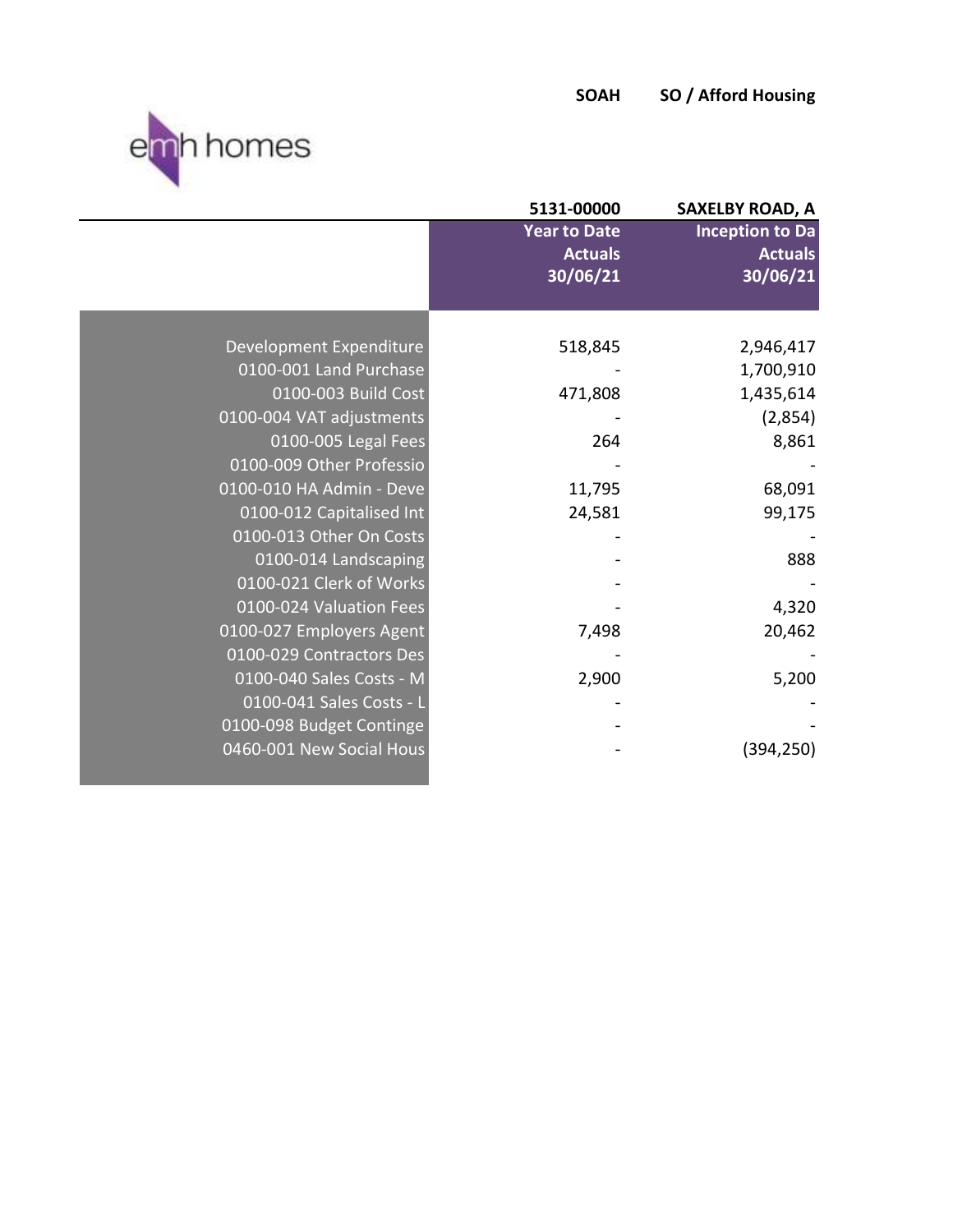

|                          | 5152-00000          | <b>WATNALL ROAD, H</b> |
|--------------------------|---------------------|------------------------|
|                          | <b>Year to Date</b> | <b>Inception to Da</b> |
|                          | <b>Actuals</b>      | <b>Actuals</b>         |
|                          | 30/06/21            | 30/06/21               |
|                          |                     |                        |
| Development Expenditure  | (438, 137)          | 5,748,150              |
| 0100-001 Land Purchase   |                     | 1,103,950              |
| 0100-003 Build Cost      |                     | 5,973,837              |
| 0100-004 VAT adjustments |                     | (4,657)                |
| 0100-005 Legal Fees      |                     | 13,337                 |
| 0100-009 Other Professio |                     | 595                    |
| 0100-010 HA Admin - Deve |                     | 369,182                |
| 0100-012 Capitalised Int |                     | 190,156                |
| 0100-013 Other On Costs  |                     | 858                    |
| 0100-014 Landscaping     | 16,089              | 67,999                 |
| 0100-021 Clerk of Works  |                     |                        |
| 0100-024 Valuation Fees  |                     | 3,900                  |
| 0100-027 Employers Agent | 4,200               | 48,600                 |
| 0100-028 Marketing Costs | 14,250              | 16,500                 |
| 0100-040 Sales Costs - M | 2,160               | 12,355                 |
| 0100-041 Sales Costs - L |                     |                        |
| 0100-042 Sales Costs - U | 19,768              | 19,768                 |
| 0100-043 Sales Costs - P | 2,271               | 2,271                  |
| 0100-098 Budget Continge |                     |                        |
| 0460-001 New Social Hous | (496, 875)          | (1,987,500)            |
| 0460-101 Recycled SHG    |                     | (83,000)               |
|                          |                     |                        |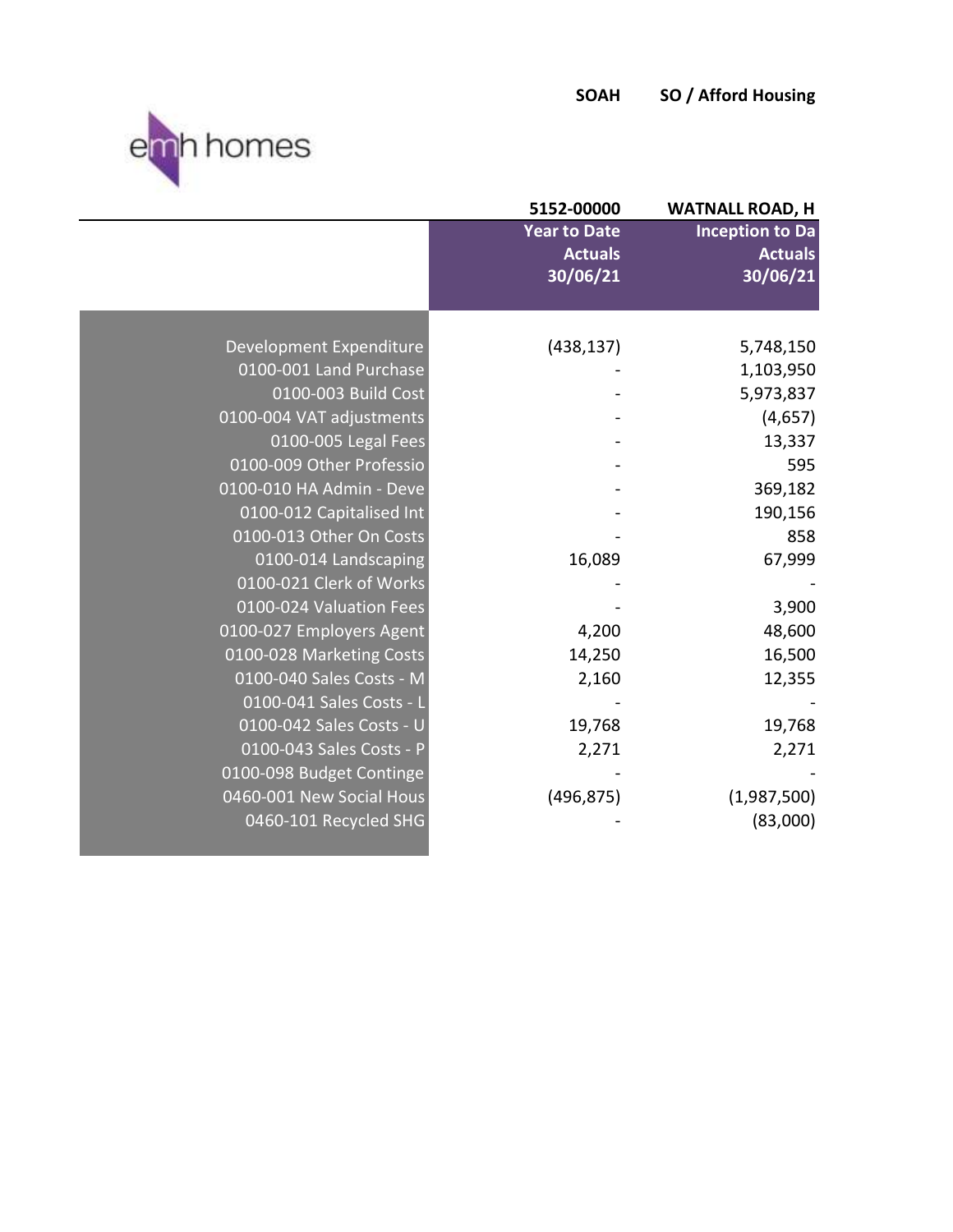



|                          | 5153-00000                                        | <b>DAVIES AVENUE</b>                                 |
|--------------------------|---------------------------------------------------|------------------------------------------------------|
|                          | <b>Year to Date</b><br><b>Actuals</b><br>30/06/21 | <b>Inception to Da</b><br><b>Actuals</b><br>30/06/21 |
|                          |                                                   |                                                      |
| Development Expenditure  | 521,802                                           | 262,668                                              |
| 0100-001 Land Purchase   |                                                   | 40                                                   |
| 0100-003 Build Cost      | 500,781                                           | 649,211                                              |
| 0100-005 Legal Fees      |                                                   | 73,979                                               |
| 0100-006 Architects Fees |                                                   | 29,337                                               |
| 0100-007 Quantity Survey |                                                   |                                                      |
| 0100-009 Other Professio |                                                   | 54,920                                               |
| 0100-010 HA Admin - Deve | 12,520                                            | 12,520                                               |
| 0100-012 Capitalised Int | 5,837                                             | 12,753                                               |
| 0100-013 Other On Costs  |                                                   | 389                                                  |
| 0100-014 Landscaping     |                                                   | 1,200                                                |
| 0100-020 C.D.M. Costs    |                                                   | 1,200                                                |
| 0100-023 Planning Fees   |                                                   | 10,184                                               |
| 0100-024 Valuation Fees  |                                                   | 1,584                                                |
| 0100-025 Site Surveys    |                                                   |                                                      |
| 0100-026 Engineer Costs  |                                                   |                                                      |
| 0100-027 Employers Agent | 2,664                                             | 18,901                                               |
| 0100-098 Budget Continge |                                                   |                                                      |
| 0460-001 New Social Hous |                                                   | (319, 550)                                           |
| 0470-001 New Local Autho |                                                   | (284,000)                                            |
|                          |                                                   |                                                      |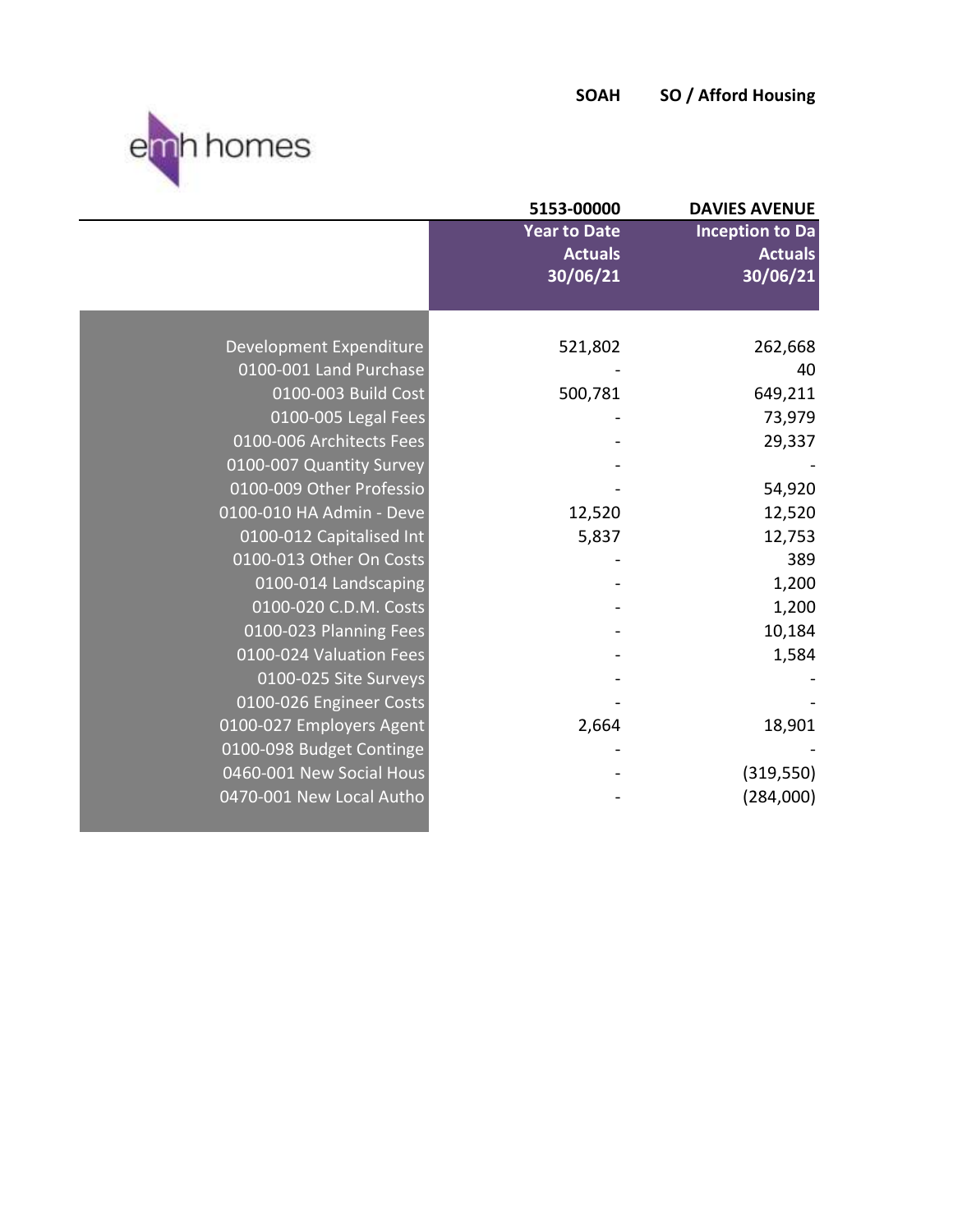

|                          | 5162-00000                                        | <b>NEWBURGH HALL</b>                                 |
|--------------------------|---------------------------------------------------|------------------------------------------------------|
|                          | <b>Year to Date</b><br><b>Actuals</b><br>30/06/21 | <b>Inception to Da</b><br><b>Actuals</b><br>30/06/21 |
|                          |                                                   |                                                      |
| Development Expenditure  | 3,762                                             | 124,503                                              |
| 0100-001 Land Purchase   |                                                   | 102,799                                              |
| 0100-005 Legal Fees      |                                                   | 6,454                                                |
| 0100-006 Architects Fees | 3,689                                             | 10,670                                               |
| 0100-009 Other Professio |                                                   | 432                                                  |
| 0100-010 HA Admin - Deve |                                                   |                                                      |
| 0100-012 Capitalised Int |                                                   | 700                                                  |
| 0100-013 Other On Costs  | 74                                                | 74                                                   |
| 0100-023 Planning Fees   |                                                   | 1,873                                                |
| 0100-024 Valuation Fees  |                                                   | 450                                                  |
| 0100-025 Site Surveys    |                                                   | 1,050                                                |
| 0100-027 Employers Agent |                                                   |                                                      |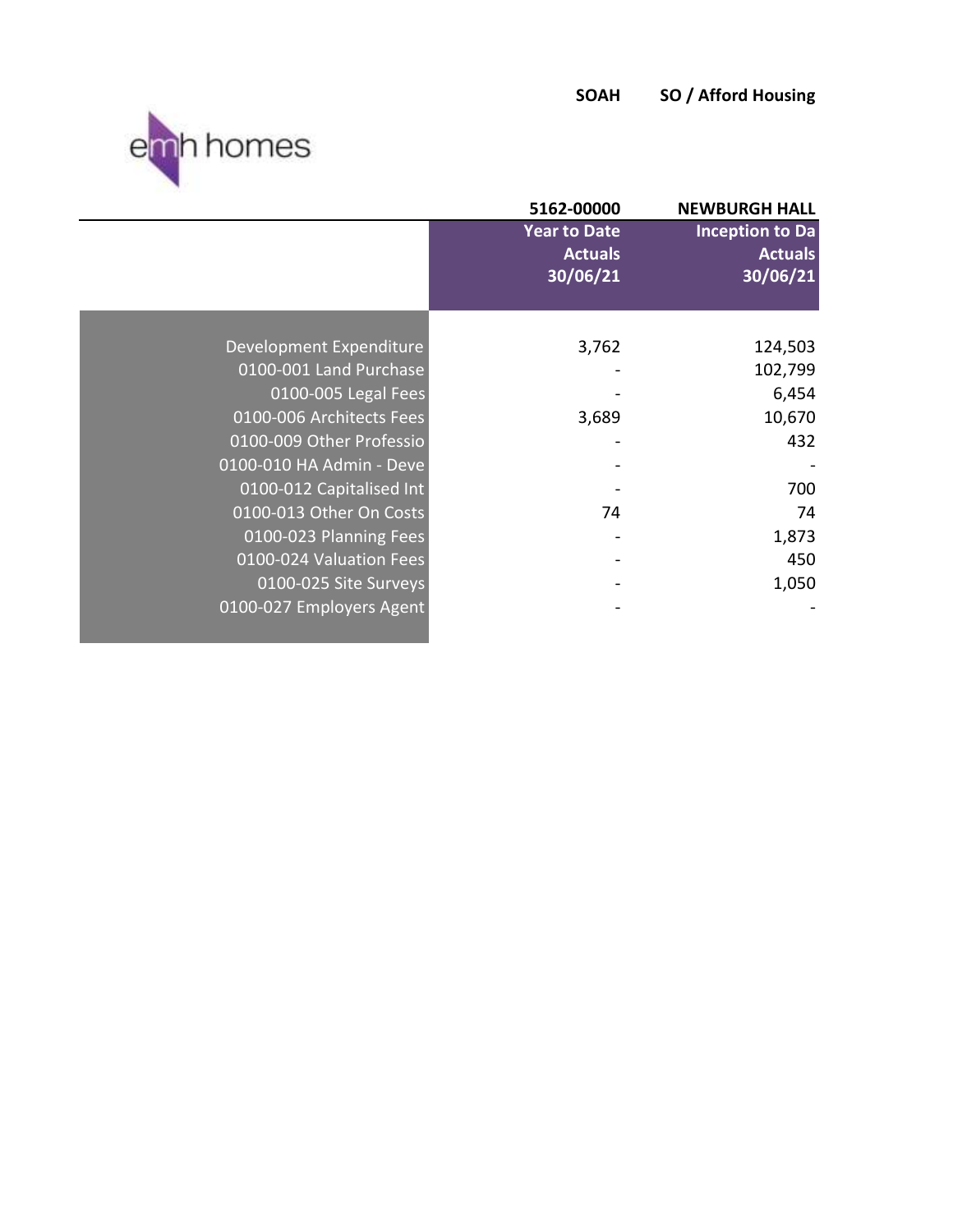

|                          | 5171-00000                                        | <b>BRANSTON LOCKS,</b>                               |
|--------------------------|---------------------------------------------------|------------------------------------------------------|
|                          | <b>Year to Date</b><br><b>Actuals</b><br>30/06/21 | <b>Inception to Da</b><br><b>Actuals</b><br>30/06/21 |
|                          |                                                   |                                                      |
| Development Expenditure  | 257,609                                           | 279,432                                              |
| 0100-001 Land Purchase   | 244,338                                           | 244,338                                              |
| 0100-004 VAT adjustments |                                                   | (2,006)                                              |
| 0100-005 Legal Fees      | 3,108                                             | 23,105                                               |
| 0100-010 HA Admin - Deve | 6,108                                             | 6,108                                                |
| 0100-012 Capitalised Int | 4,054                                             | 4,286                                                |
| 0100-024 Valuation Fees  |                                                   | 3,600                                                |
| 0100-027 Employers Agent |                                                   |                                                      |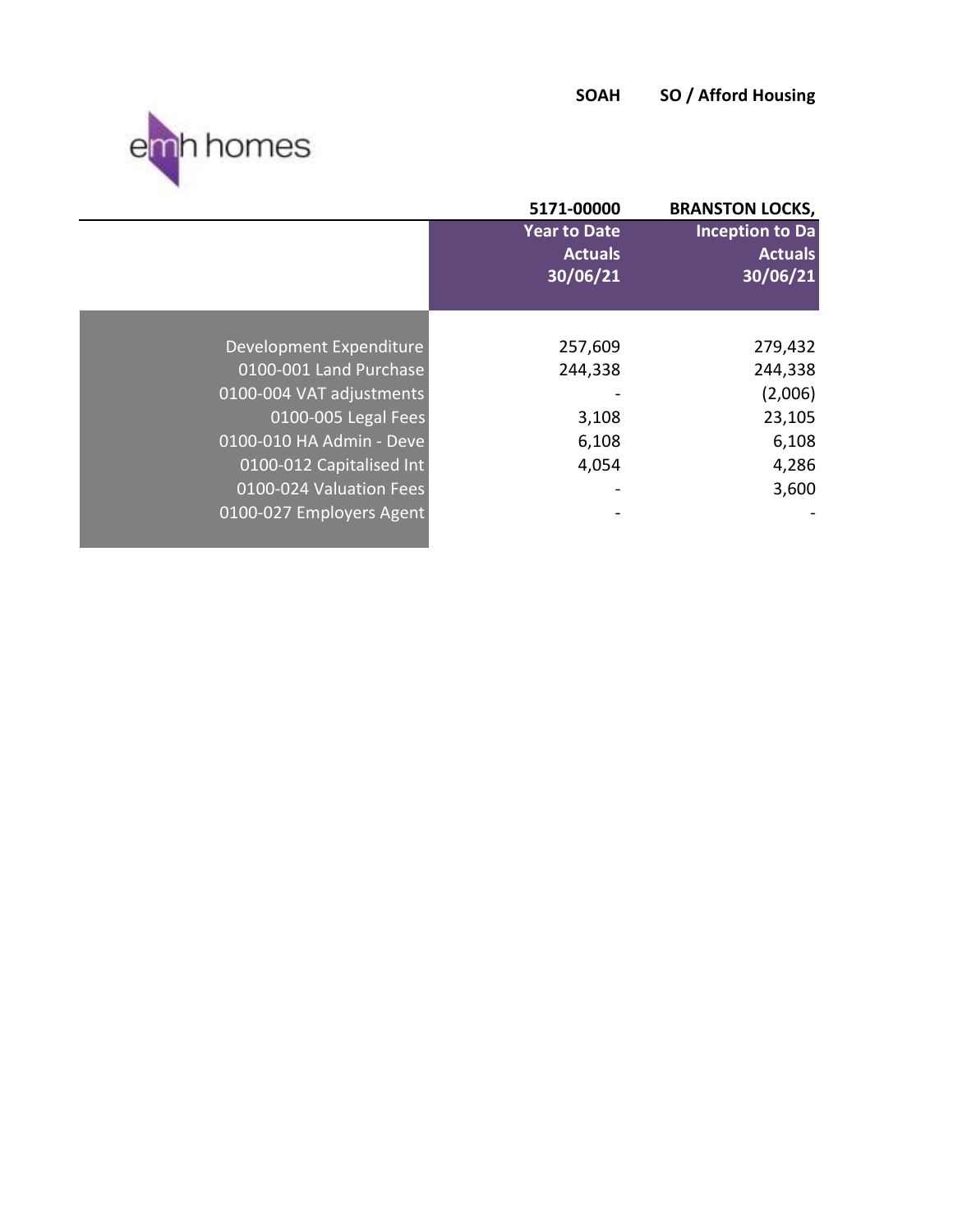



|                          | 5093-00000          | <b>BURTON ROAD, AS</b> |
|--------------------------|---------------------|------------------------|
|                          | <b>Year to Date</b> | <b>Inception to Da</b> |
|                          | <b>Actuals</b>      | <b>Actuals</b>         |
|                          | 30/06/21            | 30/06/21               |
|                          |                     |                        |
| Development Expenditure  | 1,868,152           | 14,943,261             |
| 0100-001 Land Purchase   |                     | 600                    |
| 0100-003 Build Cost      | 1,659,255           | 13,892,464             |
| 0100-004 VAT adjustments |                     | (39, 589)              |
| 0100-005 Legal Fees      |                     | 34,935                 |
| 0100-006 Architects Fees |                     | 133,725                |
| 0100-009 Other Professio |                     | 1,633                  |
| 0100-010 HA Admin - Deve | 41,481              | 593,092                |
| 0100-012 Capitalised Int | 113,589             | 481,484                |
| 0100-013 Other On Costs  | 7,260               | 80,429                 |
| 0100-014 Landscaping     | 288                 | 5,729                  |
| 0100-015 Other Income    |                     |                        |
| 0100-020 C.D.M. Costs    |                     | 11,490                 |
| 0100-023 Planning Fees   |                     | 26,929                 |
| 0100-024 Valuation Fees  | 60                  | 1,830                  |
| 0100-025 Site Surveys    |                     | 7,122                  |
| 0100-026 Engineer Costs  | 10,034              | 35,286                 |
| 0100-027 Employers Agent | 9,900               | 196,566                |
| 0100-040 Sales Costs - M | 26,285              | 104,177                |
| 0100-041 Sales Costs - L |                     |                        |
| 0100-049 Sales Costs - O |                     | 360                    |
| 0100-098 Budget Continge |                     |                        |
| 0460-001 New Social Hous |                     |                        |
| 0460-101 Recycled SHG    |                     |                        |
| 0470-001 New Local Autho |                     | (625,000)              |
|                          |                     |                        |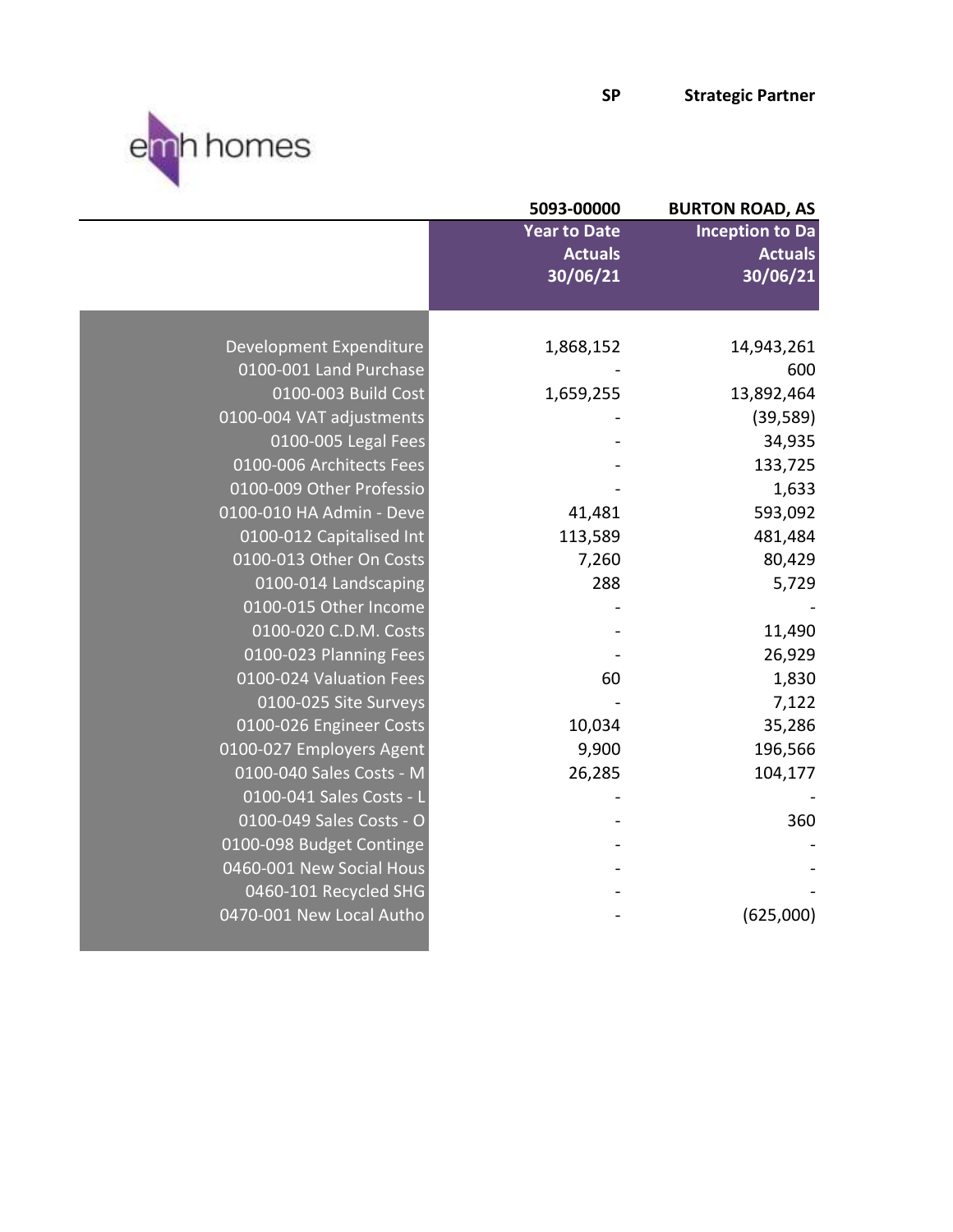



|                          | 5105-00000          | <b>WELLINGBOROUGH</b>  |
|--------------------------|---------------------|------------------------|
|                          | <b>Year to Date</b> | <b>Inception to Da</b> |
|                          | <b>Actuals</b>      | <b>Actuals</b>         |
|                          | 30/06/21            | 30/06/21               |
|                          |                     |                        |
| Development Expenditure  | 239,816             | 4,585,966              |
| 0100-001 Land Purchase   |                     | 3,332,850              |
| 0100-003 Build Cost      |                     |                        |
|                          |                     |                        |
| 0100-004 VAT adjustments |                     | (9,805)                |
| 0100-005 Legal Fees      | 8,050               | 27,449                 |
| 0100-006 Architects Fees |                     | 110,151                |
| 0100-009 Other Professio |                     | 120,764                |
| 0100-010 HA Admin - Deve |                     | 46,773                 |
| 0100-012 Capitalised Int | 33,410              | 470,591                |
| 0100-013 Other On Costs  |                     |                        |
| 0100-014 Landscaping     |                     | 23,892                 |
| 0100-015 Other Income    |                     |                        |
| 0100-020 C.D.M. Costs    |                     | 1,748                  |
| 0100-021 Clerk of Works  |                     |                        |
| 0100-023 Planning Fees   |                     | 35,137                 |
| 0100-024 Valuation Fees  |                     | 3,018                  |
| 0100-025 Site Surveys    |                     | 83,904                 |
| 0100-027 Employers Agent |                     | 18,463                 |
| 0100-029 Contractors Des |                     | 881                    |
| 0100-040 Sales Costs - M | 4,767               | 6,513                  |
| 0100-097 D&B - Dev Co    | 193,590             | 313,638                |
| 0100-098 Budget Continge |                     |                        |
| 0460-001 New Social Hous |                     |                        |
| 0460-101 Recycled SHG    |                     |                        |
|                          |                     |                        |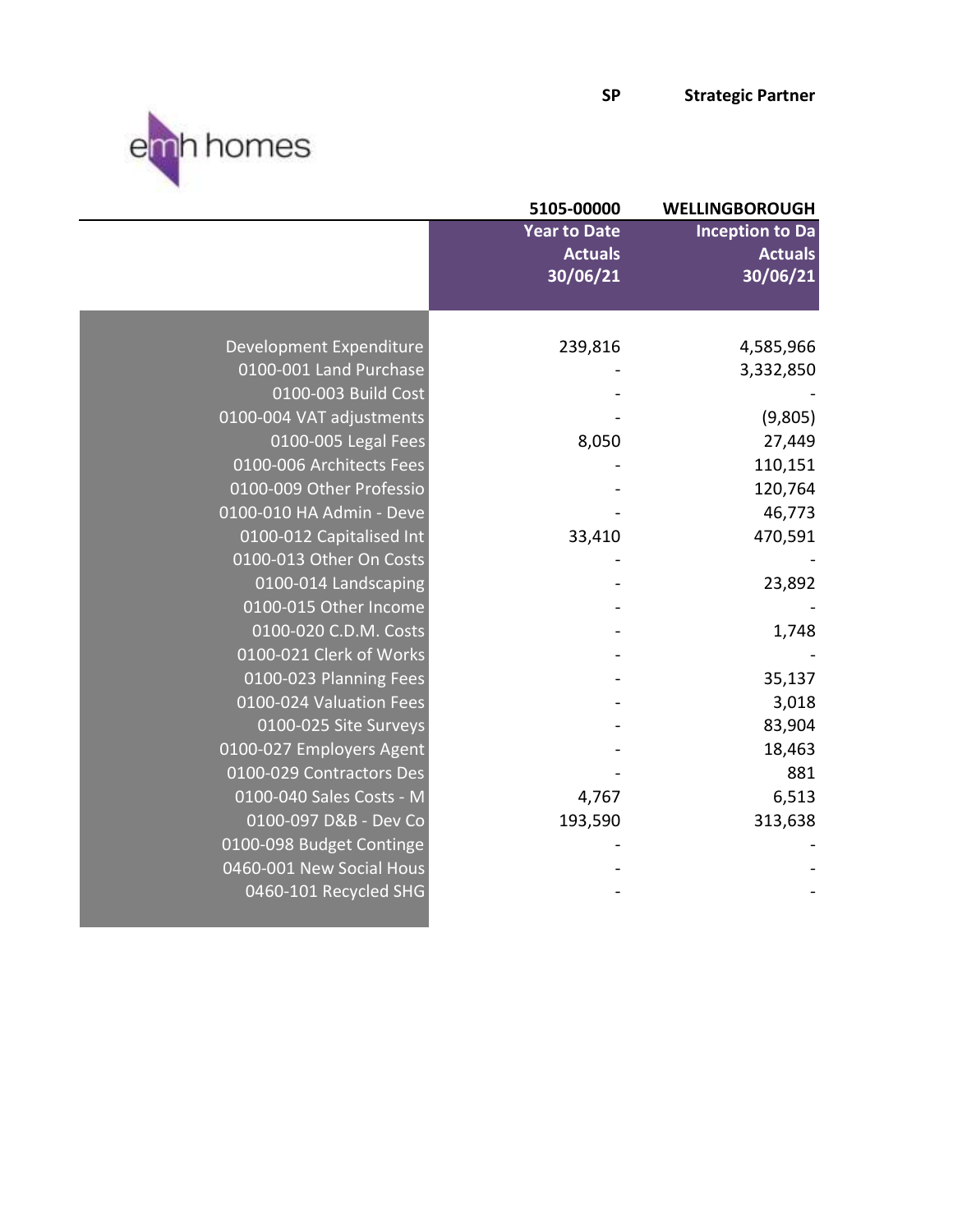



ı

|                          | 5122-00000                                        | <b>DERBY ROAD, WIN</b>                               |
|--------------------------|---------------------------------------------------|------------------------------------------------------|
|                          | <b>Year to Date</b><br><b>Actuals</b><br>30/06/21 | <b>Inception to Da</b><br><b>Actuals</b><br>30/06/21 |
|                          |                                                   |                                                      |
| Development Expenditure  | 87,600                                            | 6,379,934                                            |
| 0100-001 Land Purchase   |                                                   | 6,186,432                                            |
| 0100-004 VAT adjustments |                                                   | (6, 150)                                             |
| 0100-005 Legal Fees      |                                                   | 30,810                                               |
| 0100-009 Other Professio |                                                   | 30,506                                               |
| 0100-010 HA Admin - Deve | 21,501                                            | 263,675                                              |
| 0100-012 Capitalised Int |                                                   | 15,481                                               |
| 0100-013 Other On Costs  |                                                   | 3,129                                                |
| 0100-014 Landscaping     |                                                   | 2,850                                                |
| 0100-021 Clerk of Works  |                                                   |                                                      |
| 0100-024 Valuation Fees  |                                                   | 4,500                                                |
| 0100-027 Employers Agent | 1,800                                             | 9,360                                                |
| 0100-028 Marketing Costs | 6,750                                             | 18,000                                               |
| 0100-040 Sales Costs - M | 90                                                | 13,948                                               |
| 0100-041 Sales Costs - L | 4,364                                             | 11,282                                               |
| 0100-042 Sales Costs - U | 23,761                                            | 32,938                                               |
| 0100-043 Sales Costs - P | 1,044                                             | 7,776                                                |
| 0100-049 Sales Costs - O | 28,289                                            | 59,397                                               |
| 0100-098 Budget Continge |                                                   |                                                      |
| 0460-001 New Social Hous |                                                   | (304,000)                                            |
| 0460-101 Recycled SHG    |                                                   |                                                      |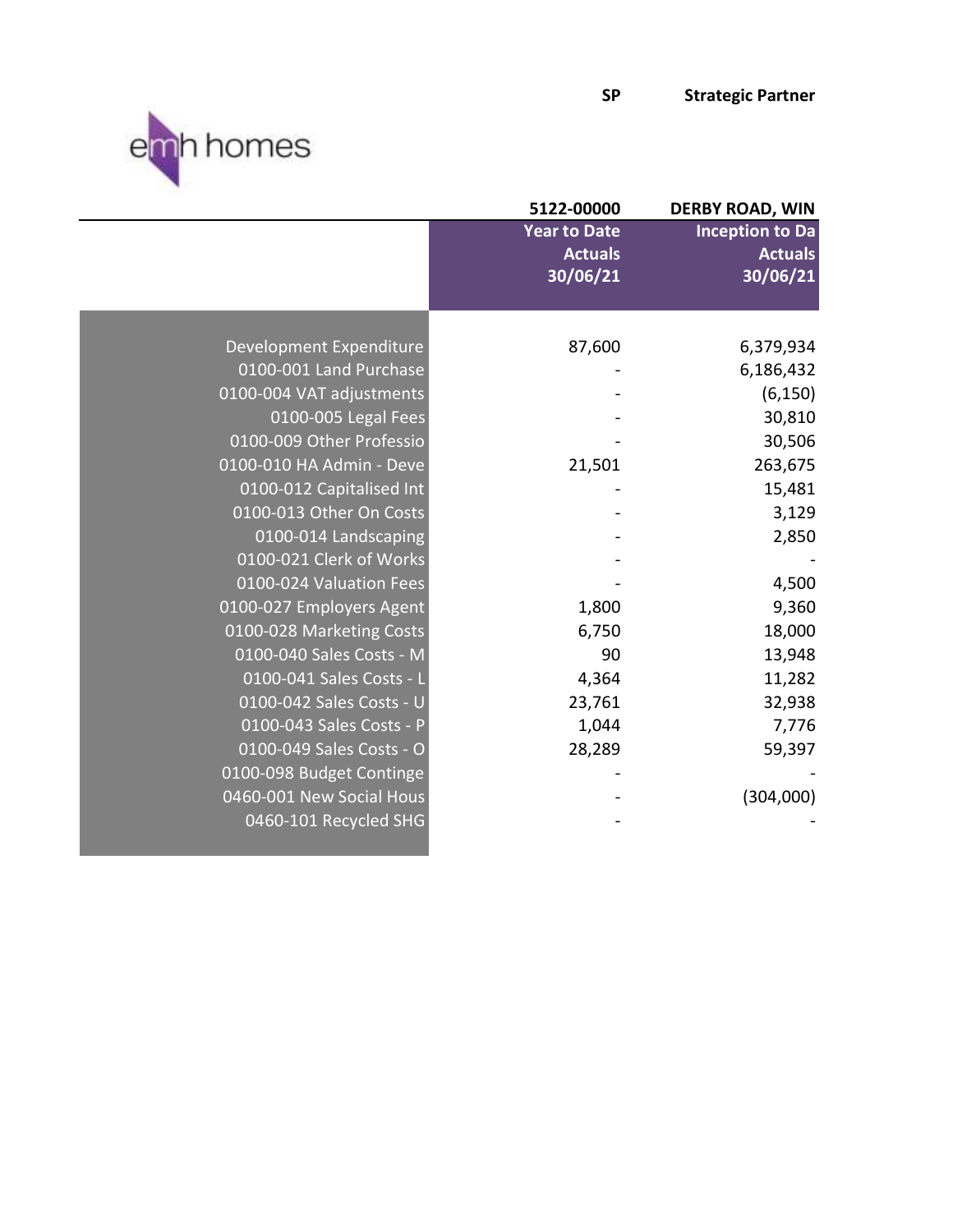

| 5132-00000          | OAK CLOSE, CAST            |
|---------------------|----------------------------|
| <b>Year to Date</b> | <b>Inception to Da</b>     |
|                     | <b>Actuals</b>             |
|                     | 30/06/21                   |
|                     |                            |
| 61,924              | 333,390                    |
|                     |                            |
|                     |                            |
|                     | (7, 768)                   |
| 720                 | 22,272                     |
|                     | 10,201                     |
|                     | 56,036                     |
|                     |                            |
| 2,072               | 11,690                     |
|                     | 750                        |
|                     |                            |
|                     |                            |
|                     | 412                        |
|                     | 5,400                      |
|                     | 12,023                     |
|                     |                            |
|                     |                            |
|                     |                            |
| 59,132              | 222,373                    |
|                     |                            |
|                     |                            |
|                     |                            |
|                     | <b>Actuals</b><br>30/06/21 |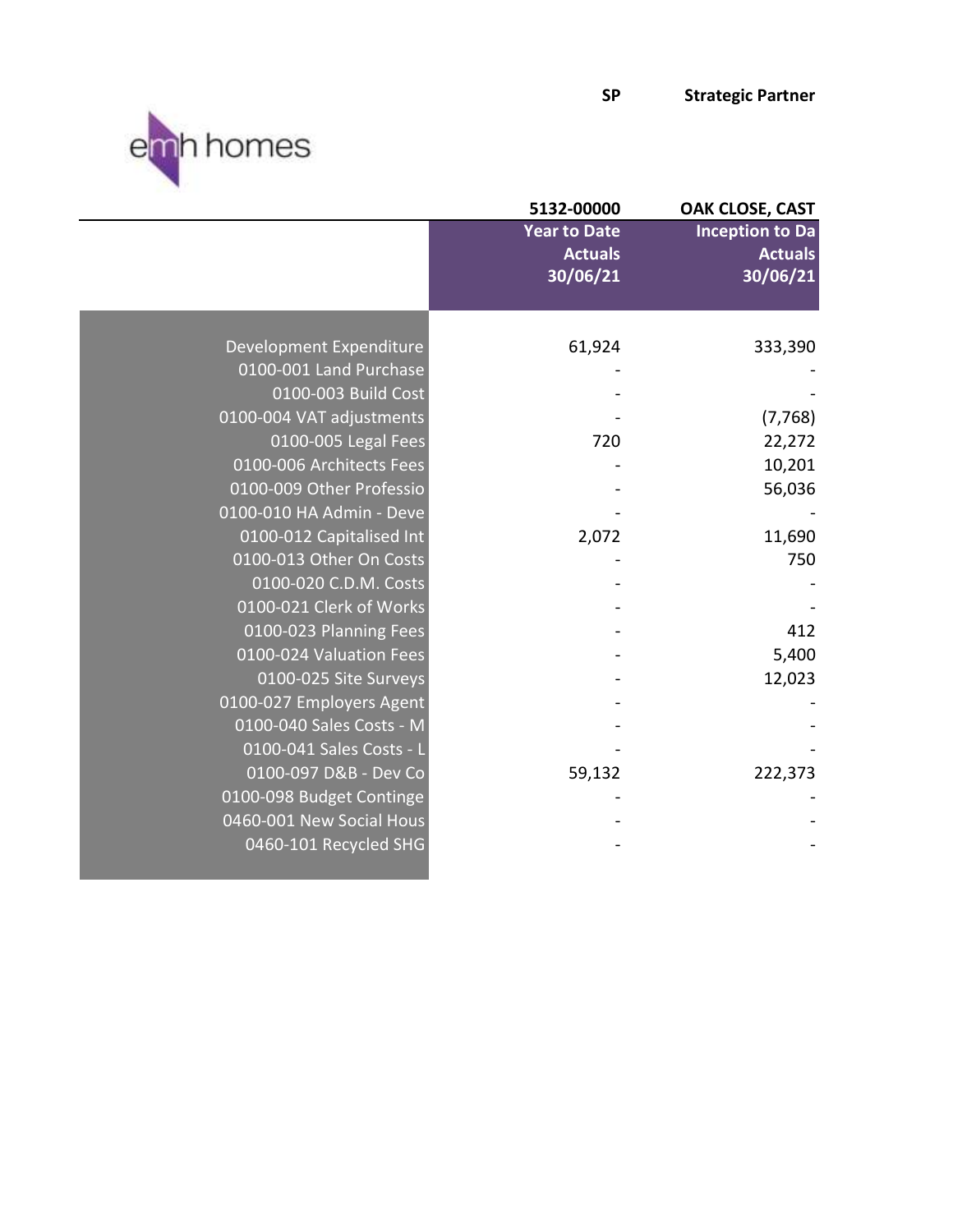



|                          | 5133-00000                                        | <b>OLD COPPICE SID</b>                               |
|--------------------------|---------------------------------------------------|------------------------------------------------------|
|                          | <b>Year to Date</b><br><b>Actuals</b><br>30/06/21 | <b>Inception to Da</b><br><b>Actuals</b><br>30/06/21 |
|                          |                                                   |                                                      |
| Development Expenditure  | 819,009                                           | 793,414                                              |
| 0100-001 Land Purchase   | 760,000                                           | 775,000                                              |
| 0100-003 Build Cost      |                                                   |                                                      |
| 0100-004 VAT adjustments |                                                   |                                                      |
| 0100-005 Legal Fees      | 7,048                                             | 14,334                                               |
| 0100-009 Other Professio |                                                   | 30,501                                               |
| 0100-010 HA Admin - Deve | 19,000                                            | (81, 937)                                            |
| 0100-012 Capitalised Int | 2,724                                             | 6,991                                                |
| 0100-013 Other On Costs  |                                                   |                                                      |
| 0100-021 Clerk of Works  |                                                   |                                                      |
| 0100-024 Valuation Fees  |                                                   | 1,224                                                |
| 0100-027 Employers Agent |                                                   |                                                      |
| 0100-040 Sales Costs - M |                                                   |                                                      |
| 0100-041 Sales Costs - L |                                                   |                                                      |
| 0100-097 D&B - Dev Co    | 30,237                                            | 47,301                                               |
| 0100-098 Budget Continge |                                                   |                                                      |
| 0460-001 New Social Hous |                                                   |                                                      |
| 0460-101 Recycled SHG    |                                                   |                                                      |
|                          |                                                   |                                                      |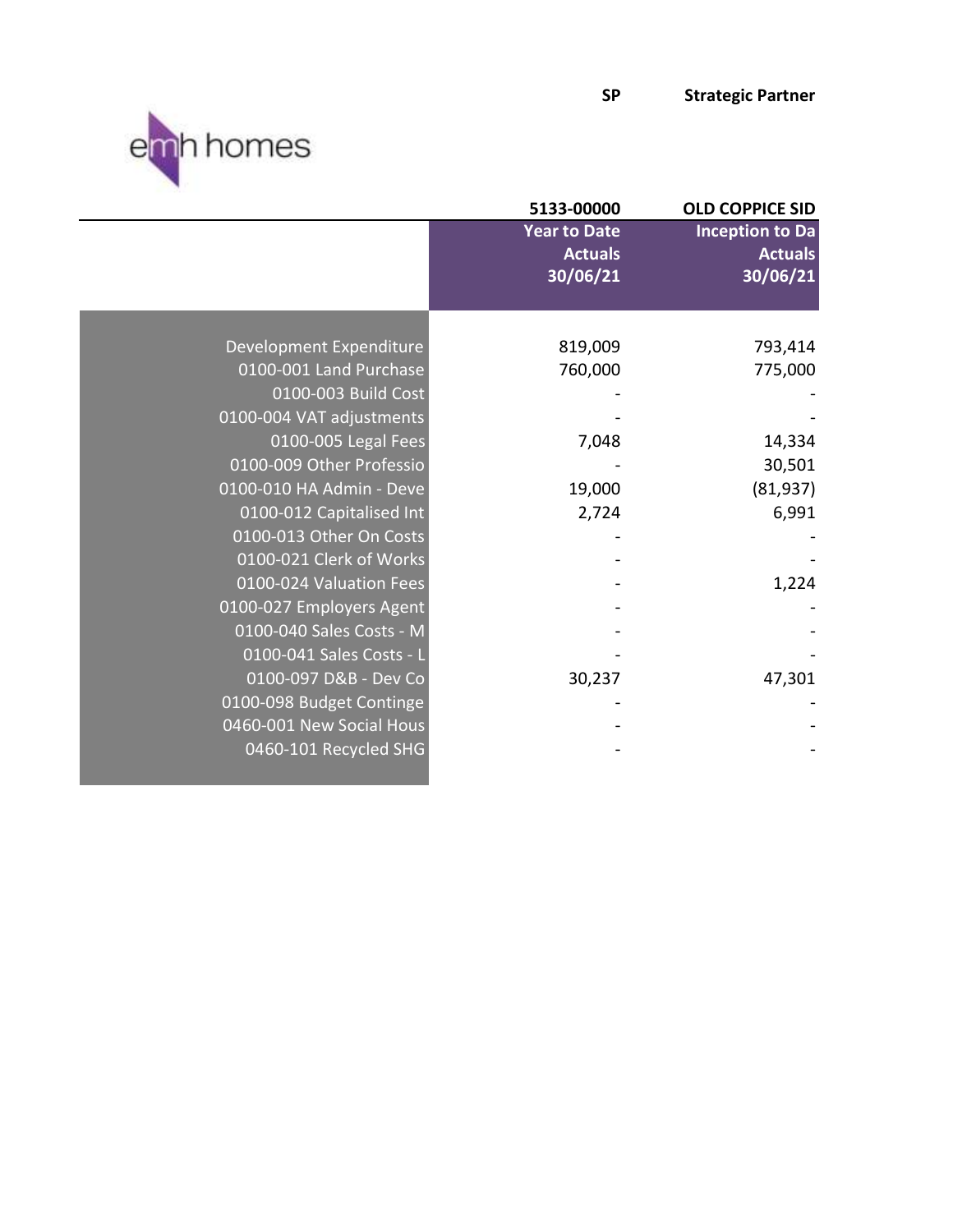

|                          | 5134-00000                                        | <b>HENSON PARK, WH</b>                               |
|--------------------------|---------------------------------------------------|------------------------------------------------------|
|                          | <b>Year to Date</b><br><b>Actuals</b><br>30/06/21 | <b>Inception to Da</b><br><b>Actuals</b><br>30/06/21 |
|                          |                                                   |                                                      |
| Development Expenditure  | 51,513                                            | 5,805,608                                            |
| 0100-001 Land Purchase   |                                                   | 5,313,310                                            |
| 0100-004 VAT adjustments |                                                   | (1, 558)                                             |
| 0100-005 Legal Fees      |                                                   | 12,543                                               |
| 0100-009 Other Professio |                                                   | 220                                                  |
| 0100-010 HA Admin - Deve |                                                   | 175,714                                              |
| 0100-012 Capitalised Int | 42,780                                            | 270,154                                              |
| 0100-013 Other On Costs  | 2,550                                             | 3,300                                                |
| 0100-024 Valuation Fees  |                                                   | 3,600                                                |
| 0100-025 Site Surveys    |                                                   | 1,178                                                |
| 0100-097 D&B - Dev Co    | 6,183                                             | 27,149                                               |
|                          |                                                   |                                                      |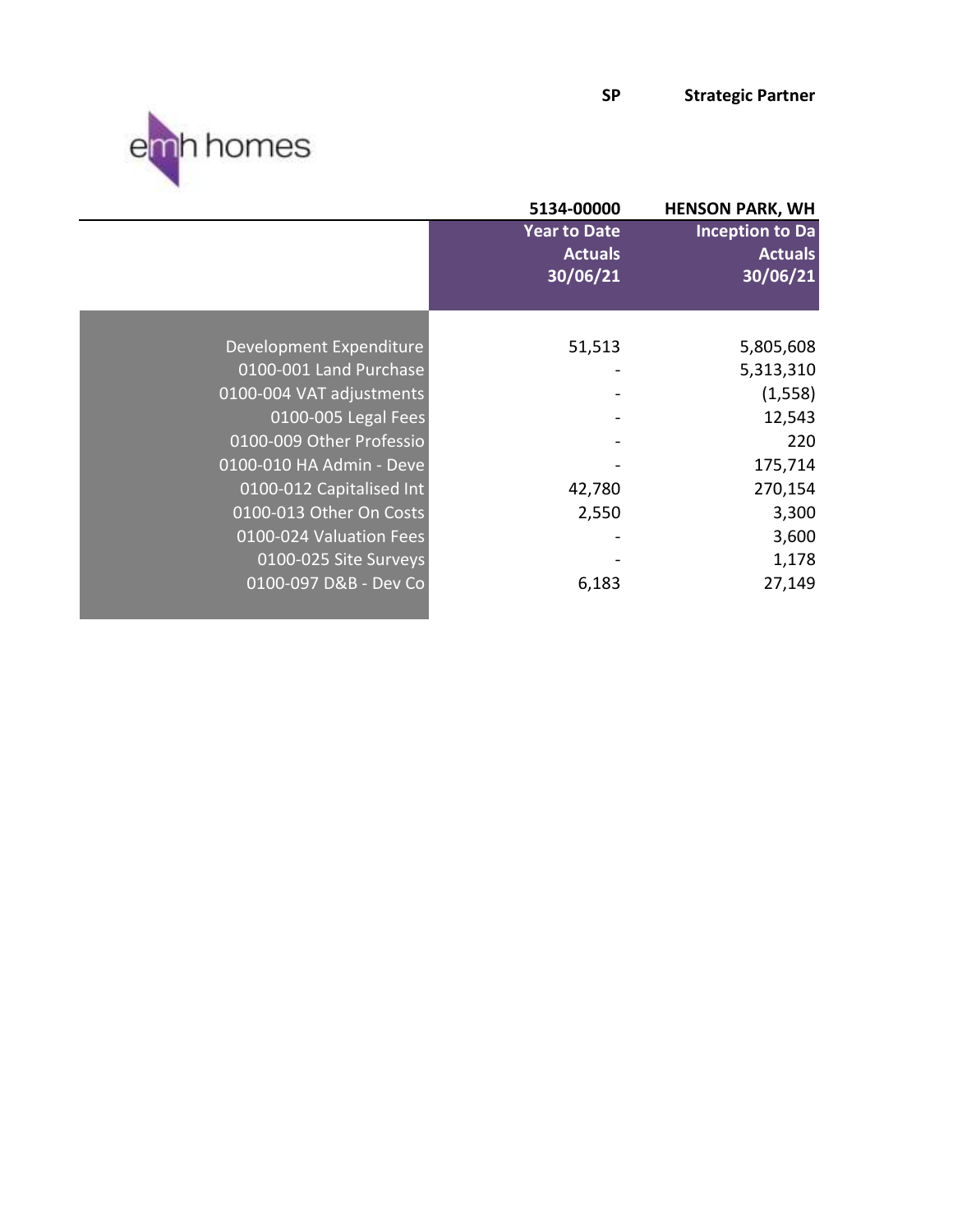



|                          | 5135-00000                                        | THE DEPOT, WARW                                      |
|--------------------------|---------------------------------------------------|------------------------------------------------------|
|                          | <b>Year to Date</b><br><b>Actuals</b><br>30/06/21 | <b>Inception to Da</b><br><b>Actuals</b><br>30/06/21 |
|                          |                                                   |                                                      |
| Development Expenditure  | 1,380,781                                         | 1,450,736                                            |
| 0100-001 Land Purchase   | 1,249,193                                         | 1,250,193                                            |
| 0100-003 Build Cost      |                                                   |                                                      |
| 0100-004 VAT adjustments |                                                   | (212)                                                |
| 0100-005 Legal Fees      |                                                   | 10,520                                               |
| 0100-006 Architects Fees |                                                   | 3,277                                                |
| 0100-009 Other Professio |                                                   | (3,007)                                              |
| 0100-010 HA Admin - Deve | 31,230                                            | 31,205                                               |
| 0100-012 Capitalised Int | 9,927                                             | 12,176                                               |
| 0100-013 Other On Costs  |                                                   | 14,809                                               |
| 0100-020 C.D.M. Costs    |                                                   |                                                      |
| 0100-024 Valuation Fees  |                                                   | 2,904                                                |
| 0100-025 Site Surveys    |                                                   | 6,187                                                |
| 0100-027 Employers Agent |                                                   |                                                      |
| 0100-028 Marketing Costs |                                                   | 350                                                  |
| 0100-040 Sales Costs - M | 2,550                                             | 2,550                                                |
| 0100-097 D&B - Dev Co    | 87,881                                            | 119,784                                              |
| 0100-098 Budget Continge |                                                   |                                                      |
| 0460-001 New Social Hous |                                                   |                                                      |
| 0460-101 Recycled SHG    |                                                   |                                                      |
|                          |                                                   |                                                      |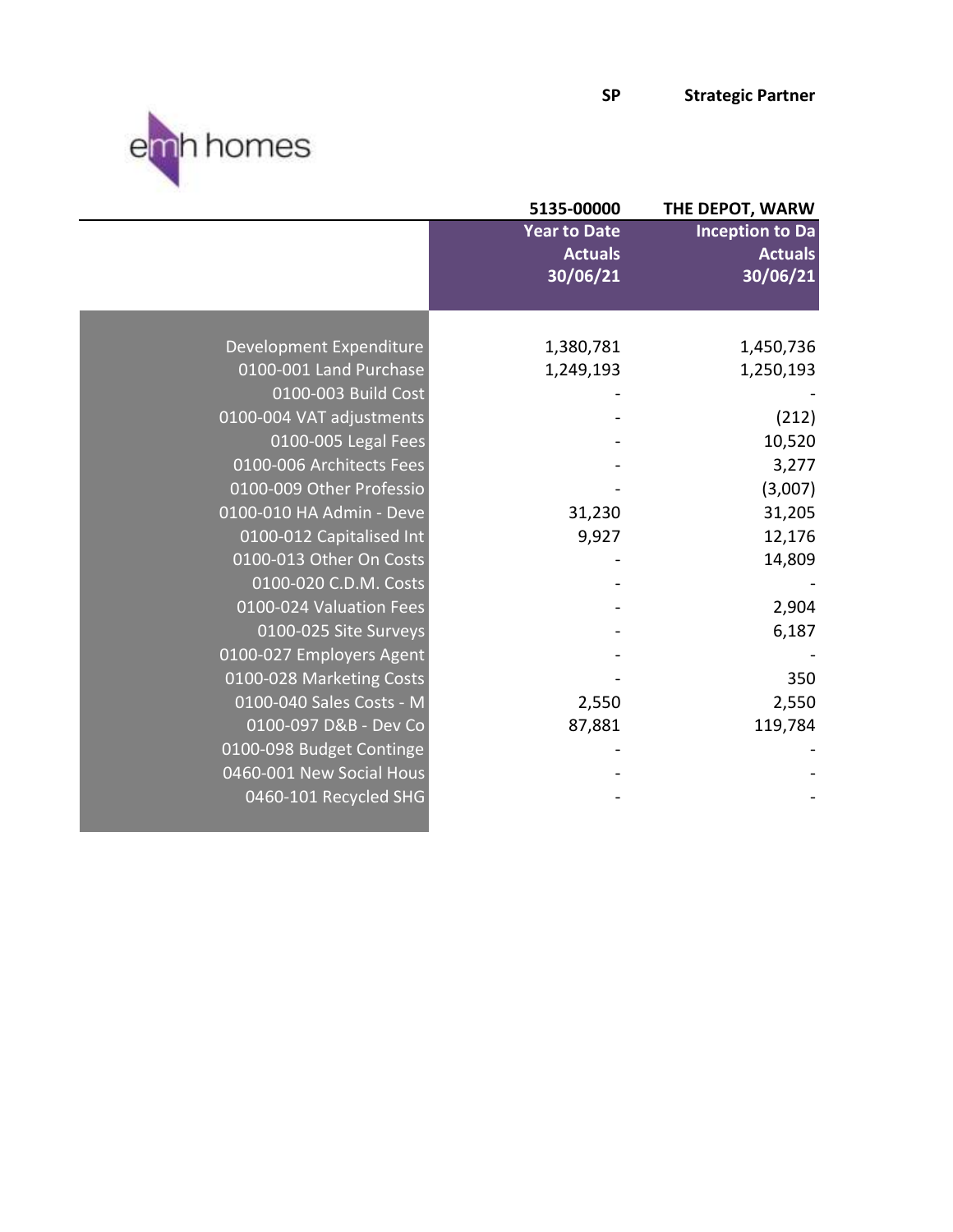



|                          | 5136-00000          | <b>CHESTERFIELD LA</b> |
|--------------------------|---------------------|------------------------|
|                          | <b>Year to Date</b> | <b>Inception to Da</b> |
|                          | <b>Actuals</b>      | <b>Actuals</b>         |
|                          | 30/06/21            | 30/06/21               |
|                          |                     |                        |
| Development Expenditure  | 20,725              | 876,657                |
| 0100-001 Land Purchase   |                     | 663,036                |
| 0100-003 Build Cost      |                     |                        |
| 0100-004 VAT adjustments |                     | (1, 372)               |
| 0100-005 Legal Fees      |                     | 3,663                  |
| 0100-006 Architects Fees |                     |                        |
| 0100-007 Quantity Survey |                     |                        |
| 0100-008 Building Regs   |                     |                        |
| 0100-009 Other Professio |                     | 20,187                 |
| 0100-010 HA Admin - Deve |                     |                        |
| 0100-012 Capitalised Int | 6,403               | 27,576                 |
| 0100-013 Other On Costs  |                     |                        |
| 0100-014 Landscaping     |                     | 454                    |
| 0100-021 Clerk of Works  |                     |                        |
| 0100-023 Planning Fees   |                     | 12,499                 |
| 0100-024 Valuation Fees  |                     | 1,008                  |
| 0100-025 Site Surveys    |                     | 21,664                 |
| 0100-026 Engineer Costs  |                     |                        |
| 0100-027 Employers Agent |                     |                        |
| 0100-040 Sales Costs - M |                     |                        |
| 0100-041 Sales Costs - L |                     |                        |
| 0100-097 D&B - Dev Co    | 14,322              | 127,942                |
| 0100-098 Budget Continge |                     |                        |
| 0460-001 New Social Hous |                     |                        |
| 0460-101 Recycled SHG    |                     |                        |
| 0470-001 New Local Autho |                     |                        |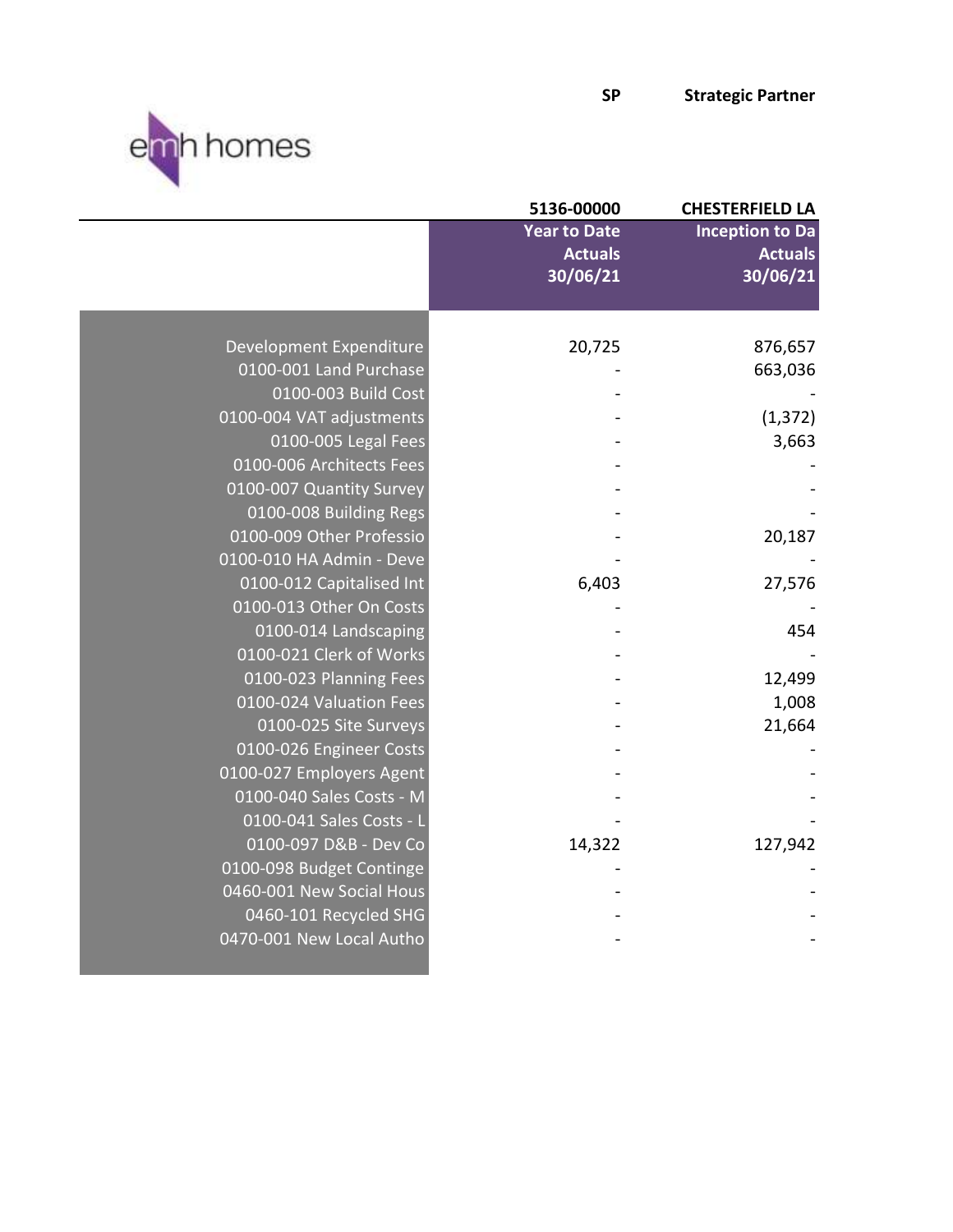

|                          | 5137-00000                                        | <b>STANDARD HILL,</b>                                |
|--------------------------|---------------------------------------------------|------------------------------------------------------|
|                          | <b>Year to Date</b><br><b>Actuals</b><br>30/06/21 | <b>Inception to Da</b><br><b>Actuals</b><br>30/06/21 |
|                          |                                                   |                                                      |
| Development Expenditure  | (478)                                             | 233,514                                              |
| 0100-001 Land Purchase   |                                                   | 10,000                                               |
| 0100-003 Build Cost      |                                                   |                                                      |
| 0100-004 VAT adjustments |                                                   | (3, 348)                                             |
| 0100-005 Legal Fees      |                                                   | 38,492                                               |
| 0100-009 Other Professio |                                                   | 600                                                  |
| 0100-010 HA Admin - Deve |                                                   |                                                      |
| 0100-012 Capitalised Int | 1,708                                             | 4,777                                                |
| 0100-013 Other On Costs  |                                                   |                                                      |
| 0100-024 Valuation Fees  |                                                   | 5,400                                                |
| 0100-025 Site Surveys    |                                                   | 4,050                                                |
| 0100-027 Employers Agent |                                                   |                                                      |
| 0100-040 Sales Costs - M | 2,217                                             | 3,057                                                |
| 0100-041 Sales Costs - L |                                                   |                                                      |
| 0100-042 Sales Costs - U |                                                   |                                                      |
| 0100-049 Sales Costs - O |                                                   |                                                      |
| 0100-097 D&B - Dev Co    | (4, 403)                                          | 170,487                                              |
| 0100-098 Budget Continge |                                                   |                                                      |
| 0460-001 New Social Hous |                                                   |                                                      |
| 0460-101 Recycled SHG    |                                                   |                                                      |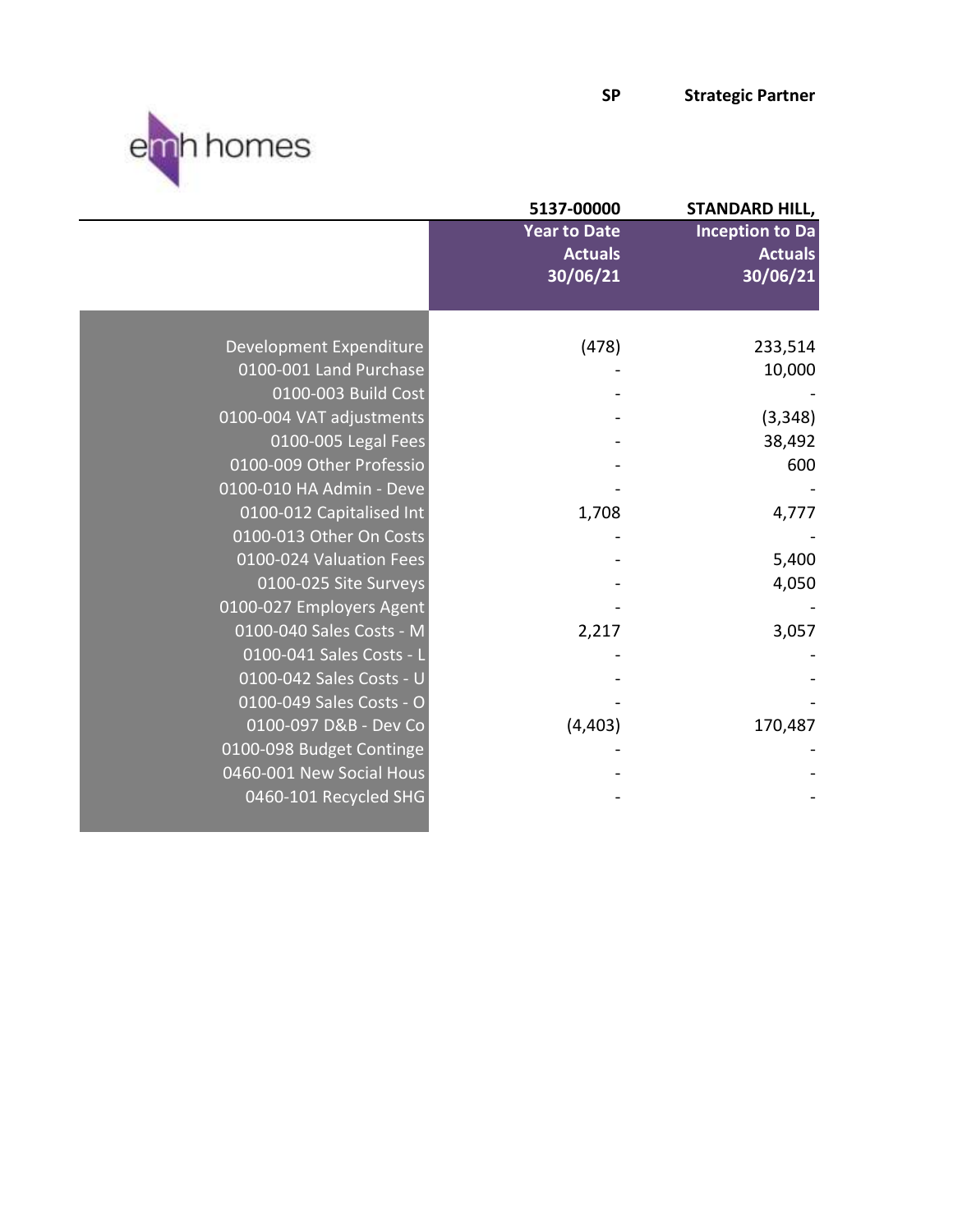



|                          | 5140-00000          | <b>KIBWORTH</b>        |
|--------------------------|---------------------|------------------------|
|                          | <b>Year to Date</b> | <b>Inception to Da</b> |
|                          | <b>Actuals</b>      | <b>Actuals</b>         |
|                          | 30/06/21            | 30/06/21               |
|                          |                     |                        |
|                          |                     |                        |
| Development Expenditure  | 4,789               | 4,668,641              |
| 0100-001 Land Purchase   |                     | 2,530,553              |
| 0100-003 Build Cost      |                     | 1,848,369              |
| 0100-004 VAT adjustments |                     | (2, 399)               |
| 0100-005 Legal Fees      | 522                 | 38,718                 |
| 0100-009 Other Professio |                     | 1,603                  |
| 0100-010 HA Admin - Deve |                     | 177,734                |
| 0100-012 Capitalised Int |                     | 8,313                  |
| 0100-013 Other On Costs  | 613                 | 6,843                  |
| 0100-015 Other Income    |                     | (48)                   |
| 0100-020 C.D.M. Costs    |                     | 10,938                 |
| 0100-023 Planning Fees   |                     |                        |
| 0100-024 Valuation Fees  |                     | 2,334                  |
| 0100-027 Employers Agent |                     | 1,710                  |
| 0100-028 Marketing Costs | 1,500               | 20,998                 |
| 0100-040 Sales Costs - M | 1,800               | 4,255                  |
| 0100-041 Sales Costs - L | 522                 | 1,044                  |
| 0100-042 Sales Costs - U | (347)               | 16,678                 |
| 0100-043 Sales Costs - P | 180                 | 1,000                  |
|                          |                     |                        |
|                          |                     |                        |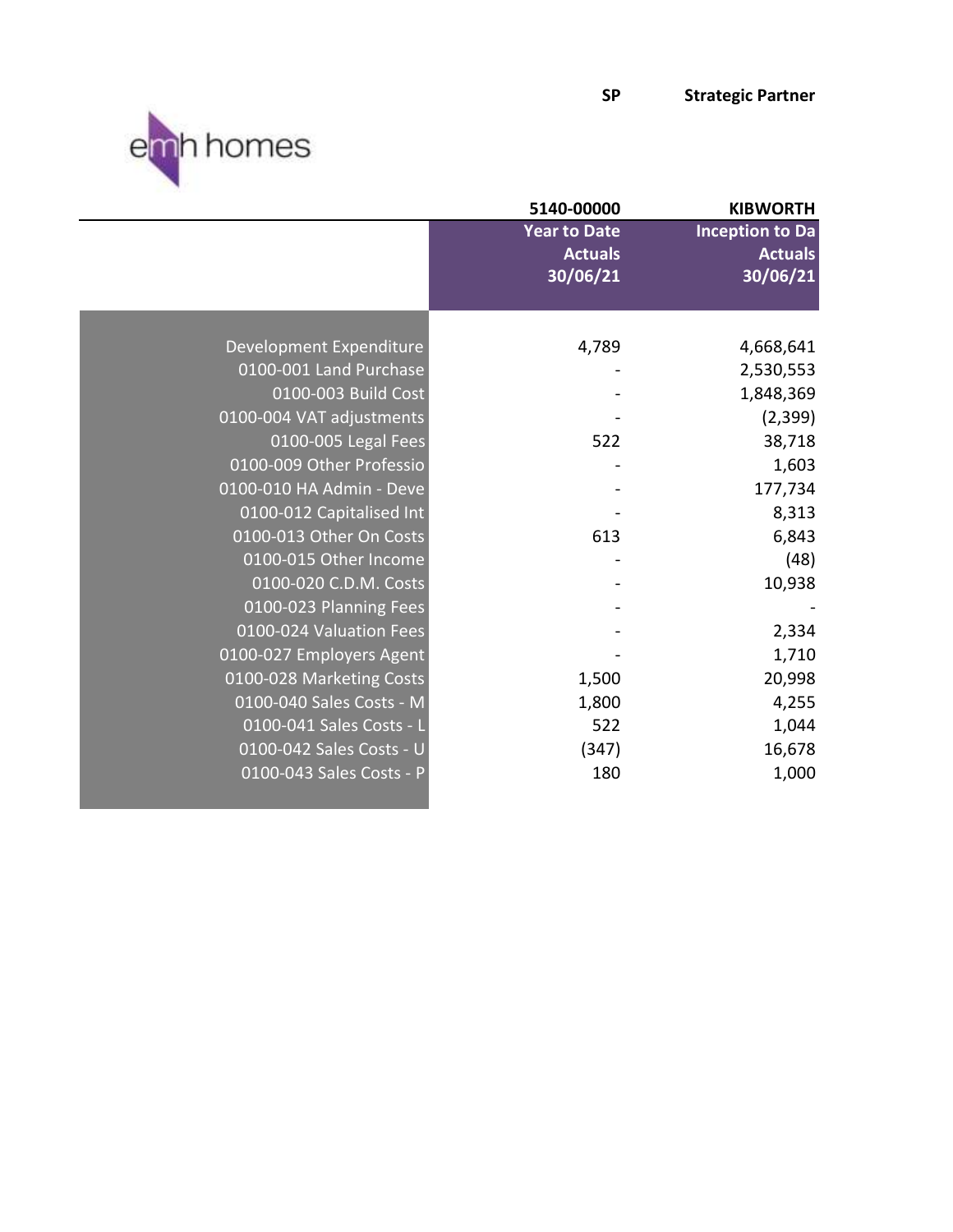



ı

|                          | 5142-00000                                        | <b>CHARTERSGATE CA</b>                               |
|--------------------------|---------------------------------------------------|------------------------------------------------------|
|                          | <b>Year to Date</b><br><b>Actuals</b><br>30/06/21 | <b>Inception to Da</b><br><b>Actuals</b><br>30/06/21 |
|                          |                                                   |                                                      |
| Development Expenditure  | 5,324                                             | 1,704,618                                            |
| 0100-001 Land Purchase   |                                                   | 1,971,639                                            |
| 0100-004 VAT adjustments |                                                   | (1, 102)                                             |
| 0100-005 Legal Fees      | 384                                               | 19,205                                               |
| 0100-009 Other Professio |                                                   | 504                                                  |
| 0100-010 HA Admin - Deve |                                                   | 65,276                                               |
| 0100-013 Other On Costs  |                                                   | 360                                                  |
| 0100-014 Landscaping     |                                                   | 1,332                                                |
| 0100-015 Other Income    | (39)                                              | (39)                                                 |
| 0100-020 C.D.M. Costs    |                                                   | 9,450                                                |
| 0100-024 Valuation Fees  |                                                   |                                                      |
| 0100-027 Employers Agent |                                                   |                                                      |
| 0100-028 Marketing Costs | 750                                               | 7,500                                                |
| 0100-040 Sales Costs - M |                                                   | 5,610                                                |
| 0100-041 Sales Costs - L | 2,329                                             | 7,987                                                |
| 0100-042 Sales Costs - U | 1,791                                             | 16,104                                               |
| 0100-043 Sales Costs - P | 108                                               | 18,792                                               |
| 0100-049 Sales Costs - O |                                                   |                                                      |
| 0100-098 Budget Continge |                                                   |                                                      |
| 0460-001 New Social Hous |                                                   | (418,000)                                            |
| 0460-101 Recycled SHG    |                                                   |                                                      |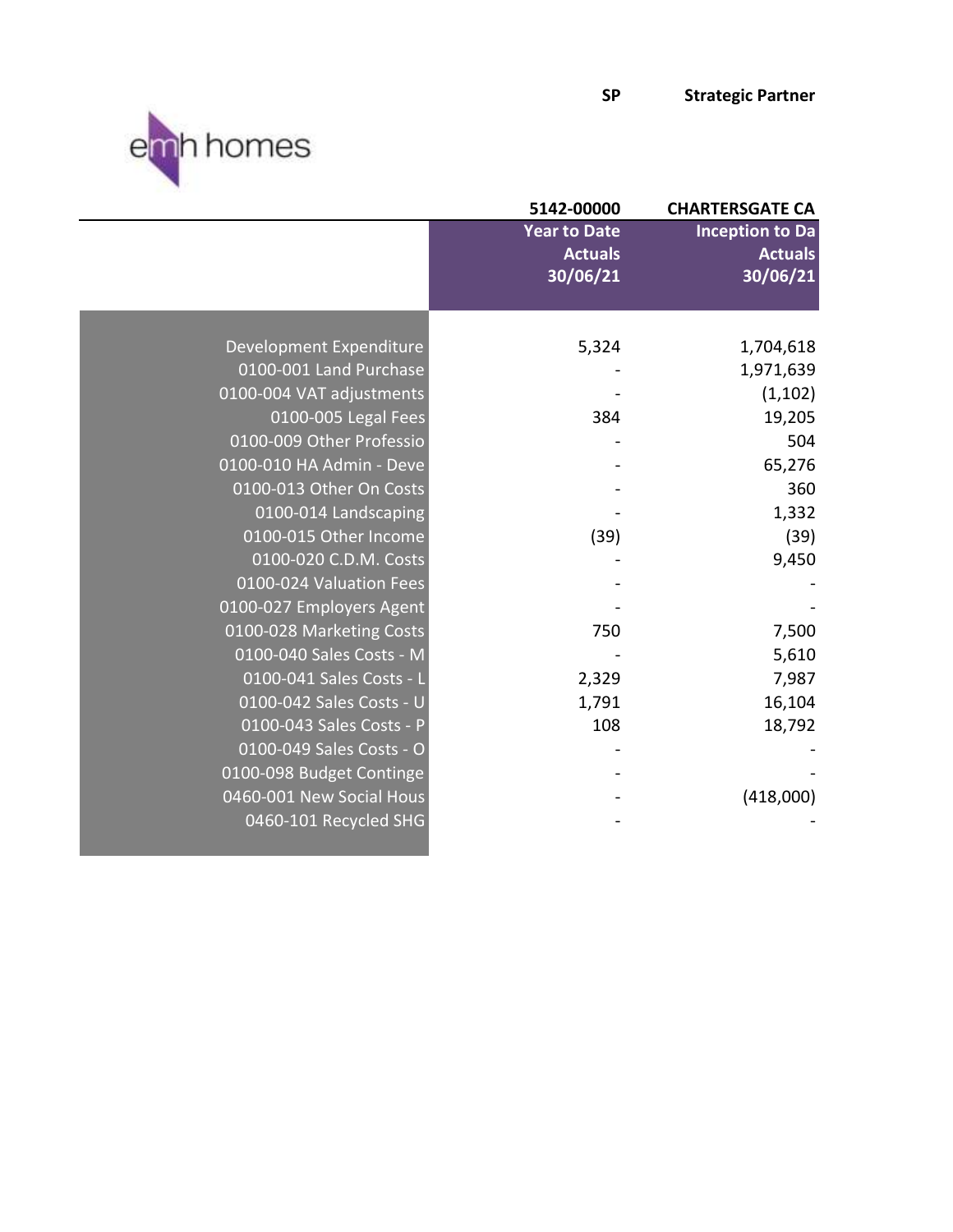



|                          | 5145-00000          | <b>LEICESTER ROAD</b>  |
|--------------------------|---------------------|------------------------|
|                          | <b>Year to Date</b> | <b>Inception to Da</b> |
|                          | <b>Actuals</b>      | <b>Actuals</b>         |
|                          | 30/06/21            | 30/06/21               |
|                          |                     |                        |
|                          |                     |                        |
| Development Expenditure  | 840                 | 1,725,758              |
| 0100-001 Land Purchase   |                     | 511,720                |
| 0100-003 Build Cost      |                     | 1,597,787              |
| 0100-004 VAT adjustments |                     | (330)                  |
| 0100-005 Legal Fees      | 480                 | 4,300                  |
| 0100-009 Other Professio | 360                 | 4,152                  |
| 0100-010 HA Admin - Deve |                     | 110,032                |
| 0100-012 Capitalised Int |                     | 21,652                 |
| 0100-013 Other On Costs  |                     | 12,350                 |
| 0100-014 Landscaping     |                     | 295                    |
| 0100-024 Valuation Fees  |                     | 240                    |
| 0100-027 Employers Agent |                     | 8,680                  |
| 0100-028 Marketing Costs |                     | 4,380                  |
| 0460-001 New Social Hous |                     | (549, 500)             |
| 0460-101 Recycled SHG    |                     |                        |
|                          |                     |                        |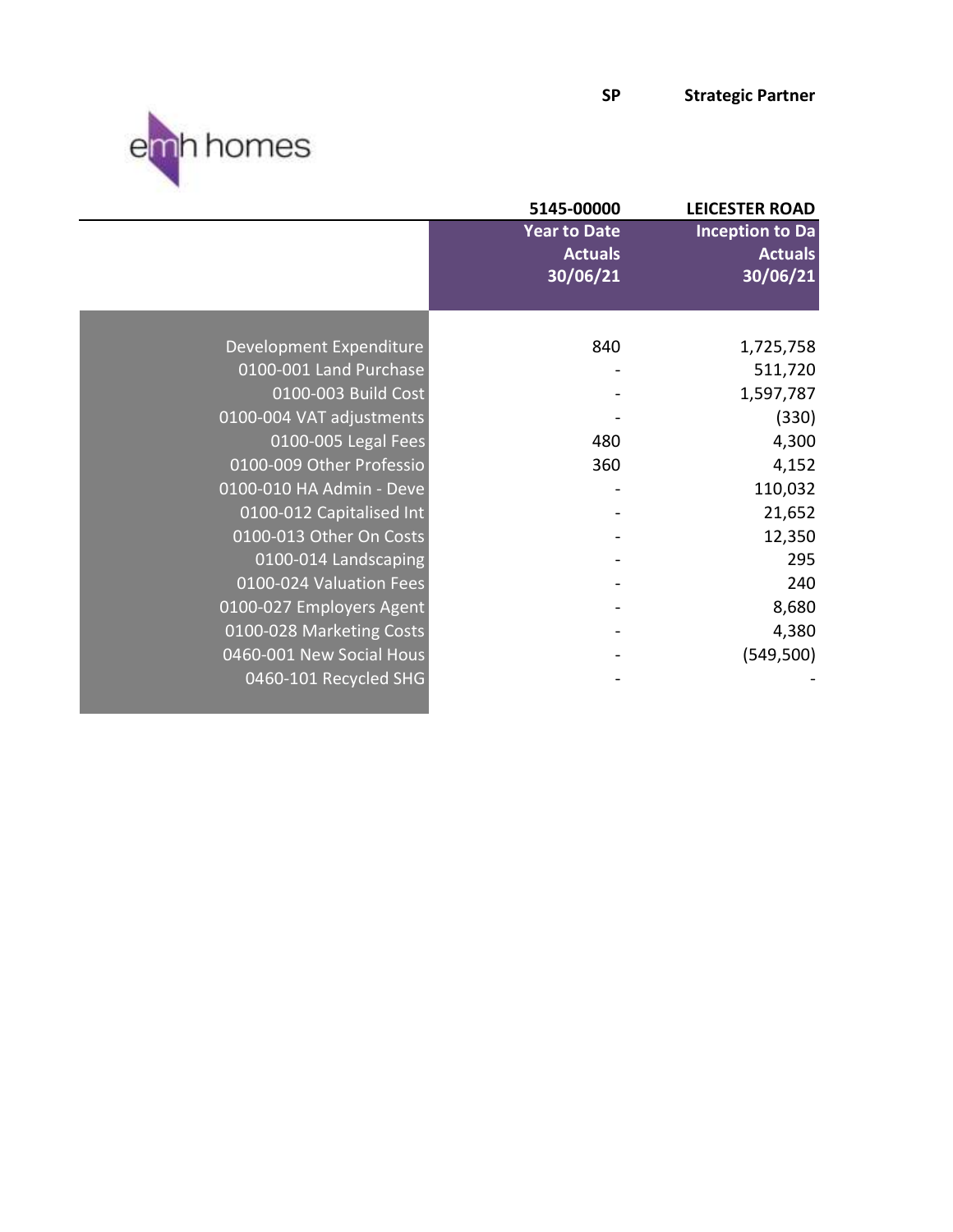



|                          | 5146-00000                                        | <b>GALLOWS INN</b>                                   |
|--------------------------|---------------------------------------------------|------------------------------------------------------|
|                          | <b>Year to Date</b><br><b>Actuals</b><br>30/06/21 | <b>Inception to Da</b><br><b>Actuals</b><br>30/06/21 |
|                          |                                                   |                                                      |
| Development Expenditure  | 393,117                                           | 993,524                                              |
| 0100-001 Land Purchase   |                                                   | 713,540                                              |
| 0100-003 Build Cost      | 371,100                                           | 612,472                                              |
| 0100-005 Legal Fees      |                                                   | 4,016                                                |
| 0100-008 Building Regs   |                                                   |                                                      |
| 0100-009 Other Professio |                                                   | 5,829                                                |
| 0100-010 HA Admin - Deve | 9,277                                             | 46,496                                               |
| 0100-012 Capitalised Int | 9,935                                             | 29,134                                               |
| 0100-013 Other On Costs  |                                                   |                                                      |
| 0100-014 Landscaping     |                                                   |                                                      |
| 0100-023 Planning Fees   |                                                   |                                                      |
| 0100-024 Valuation Fees  |                                                   | 1,584                                                |
| 0100-025 Site Surveys    |                                                   | 1,398                                                |
| 0100-027 Employers Agent | 2,805                                             | 14,805                                               |
| 0100-098 Budget Continge |                                                   |                                                      |
| 0460-001 New Social Hous |                                                   | (435, 750)                                           |
| 0460-101 Recycled SHG    |                                                   |                                                      |
|                          |                                                   |                                                      |
|                          |                                                   |                                                      |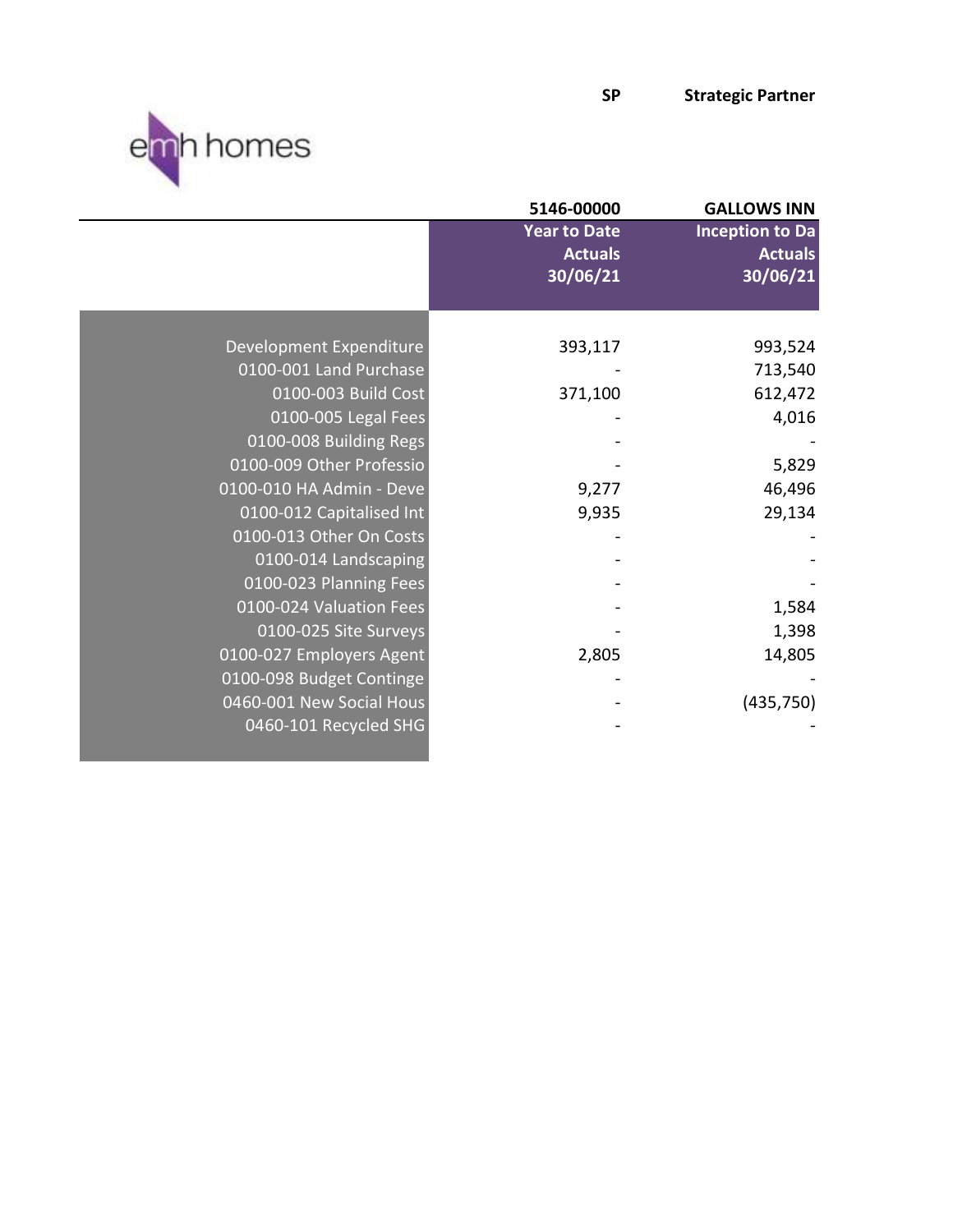SP Strategic Partner



| 5157-00000                                               | <b>ELLEN HOUSE</b>                                   |
|----------------------------------------------------------|------------------------------------------------------|
| <b>Year to Date</b><br><b>Actuals</b><br>30/06/21        | <b>Inception to Da</b><br><b>Actuals</b><br>30/06/21 |
|                                                          |                                                      |
| Development Expenditure<br>13,227                        | 55,988                                               |
| 0100-004 VAT adjustments<br>$\qquad \qquad \blacksquare$ | (406)                                                |
| 0100-005 Legal Fees                                      |                                                      |
| 0100-009 Other Professio                                 | 1,946                                                |
| 0100-012 Capitalised Int<br>360                          | 1,403                                                |
| 0100-013 Other On Costs                                  | 1                                                    |
| 0100-023 Planning Fees<br>9,268                          | 9,268                                                |
| 0100-024 Valuation Fees                                  | 2,280                                                |
| 0100-097 D&B - Dev Co<br>3,599                           | 41,495                                               |
|                                                          |                                                      |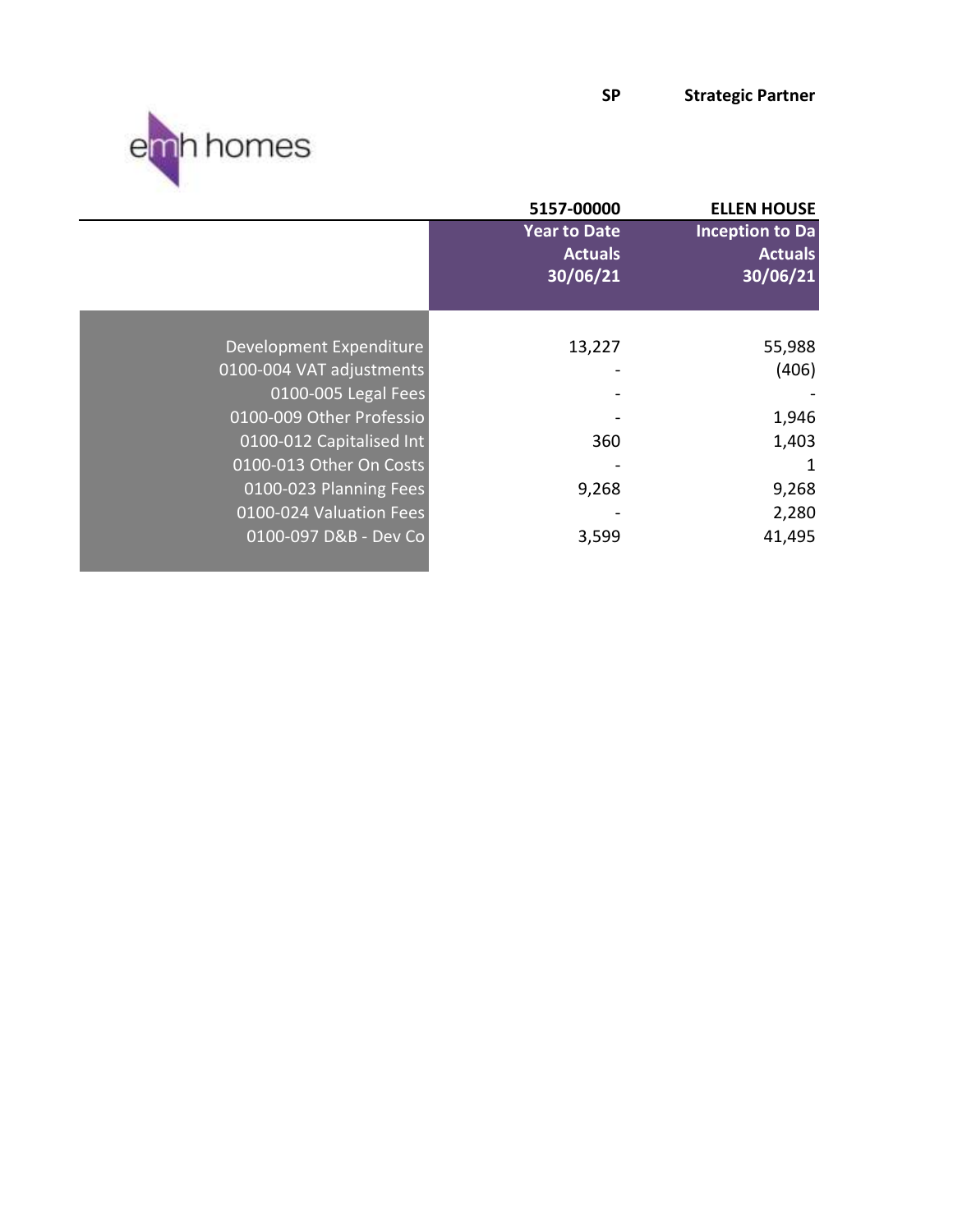SP Strategic Partner



| 5165-00000                            | <b>VICTORIA STREE</b>                            |
|---------------------------------------|--------------------------------------------------|
| <b>Year to Date</b><br><b>Actuals</b> | <b>Inception to Da</b><br><b>Actuals</b>         |
|                                       | 30/06/21                                         |
|                                       |                                                  |
|                                       | 1,206,209                                        |
| 0100-001 Land Purchase<br>794,794     | 879,794                                          |
| 0100-003 Build Cost<br>246,408        | 246,408                                          |
| 0100-004 VAT adjustments              | (414)                                            |
| 0100-005 Legal Fees<br>13,264         | 20,040                                           |
| 0100-010 HA Admin - Deve<br>26,030    | 26,030                                           |
| 0100-012 Capitalised Int<br>8,681     | 9,330                                            |
| 0100-020 C.D.M. Costs                 | 1,800                                            |
| 0100-024 Valuation Fees               | 3,600                                            |
| 0100-027 Employers Agent<br>18,000    | 19,620                                           |
|                                       | 30/06/21<br>Development Expenditure<br>1,107,177 |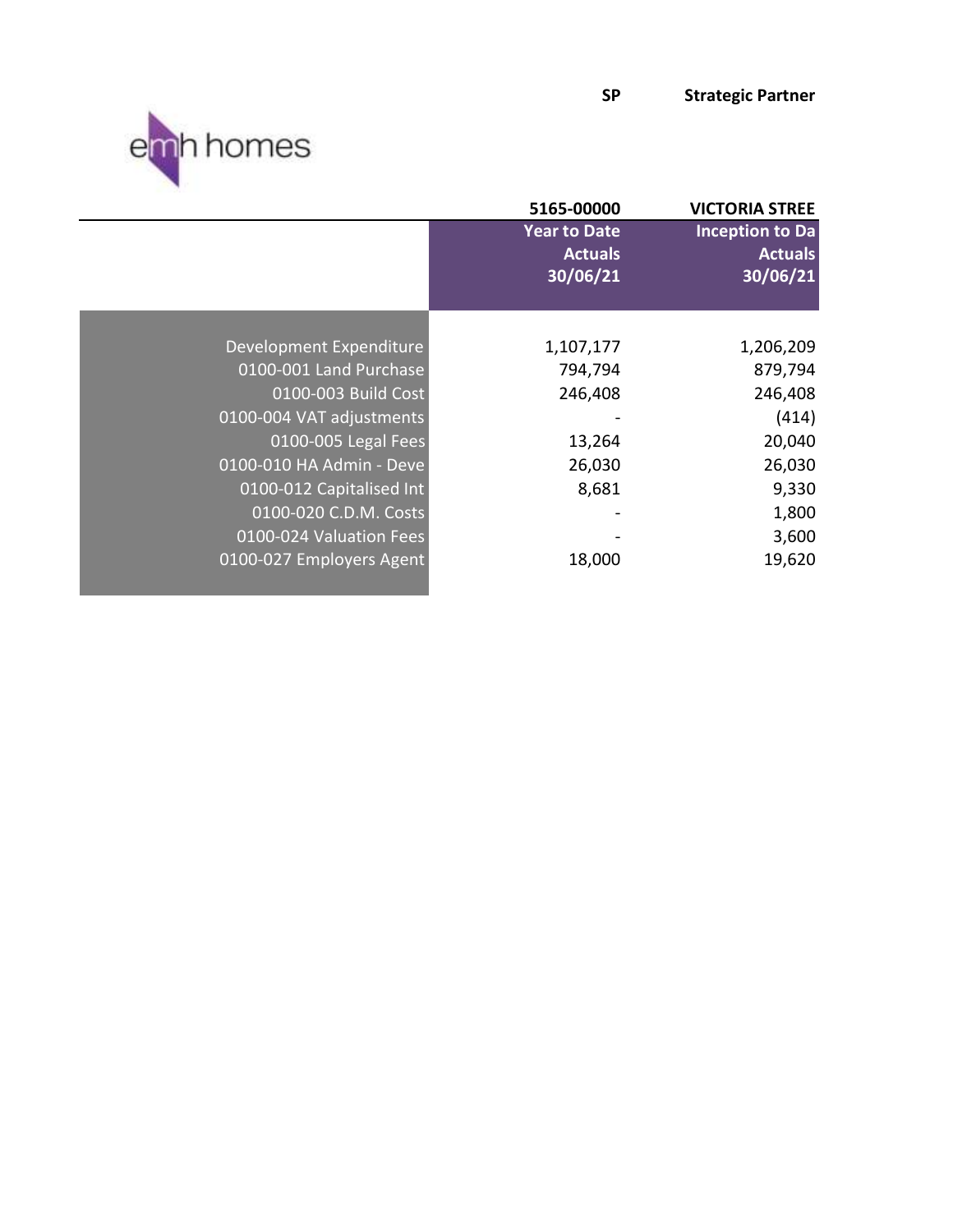

|                          | 5167-00000          | <b>RATBY LANE, MAR</b> |
|--------------------------|---------------------|------------------------|
|                          | <b>Year to Date</b> | <b>Inception to Da</b> |
|                          | <b>Actuals</b>      | <b>Actuals</b>         |
|                          | 30/06/21            | 30/06/21               |
|                          |                     |                        |
|                          |                     |                        |
| Development Expenditure  | 1,205               | 163,417                |
| 0100-001 Land Purchase   |                     | 145,000                |
| 0100-004 VAT adjustments |                     | (1, 304)               |
| 0100-005 Legal Fees      |                     | 14,325                 |
| 0100-012 Capitalised Int | 1,205               | 1,940                  |
| 0100-024 Valuation Fees  |                     | 3,456                  |
| 0100-027 Employers Agent |                     |                        |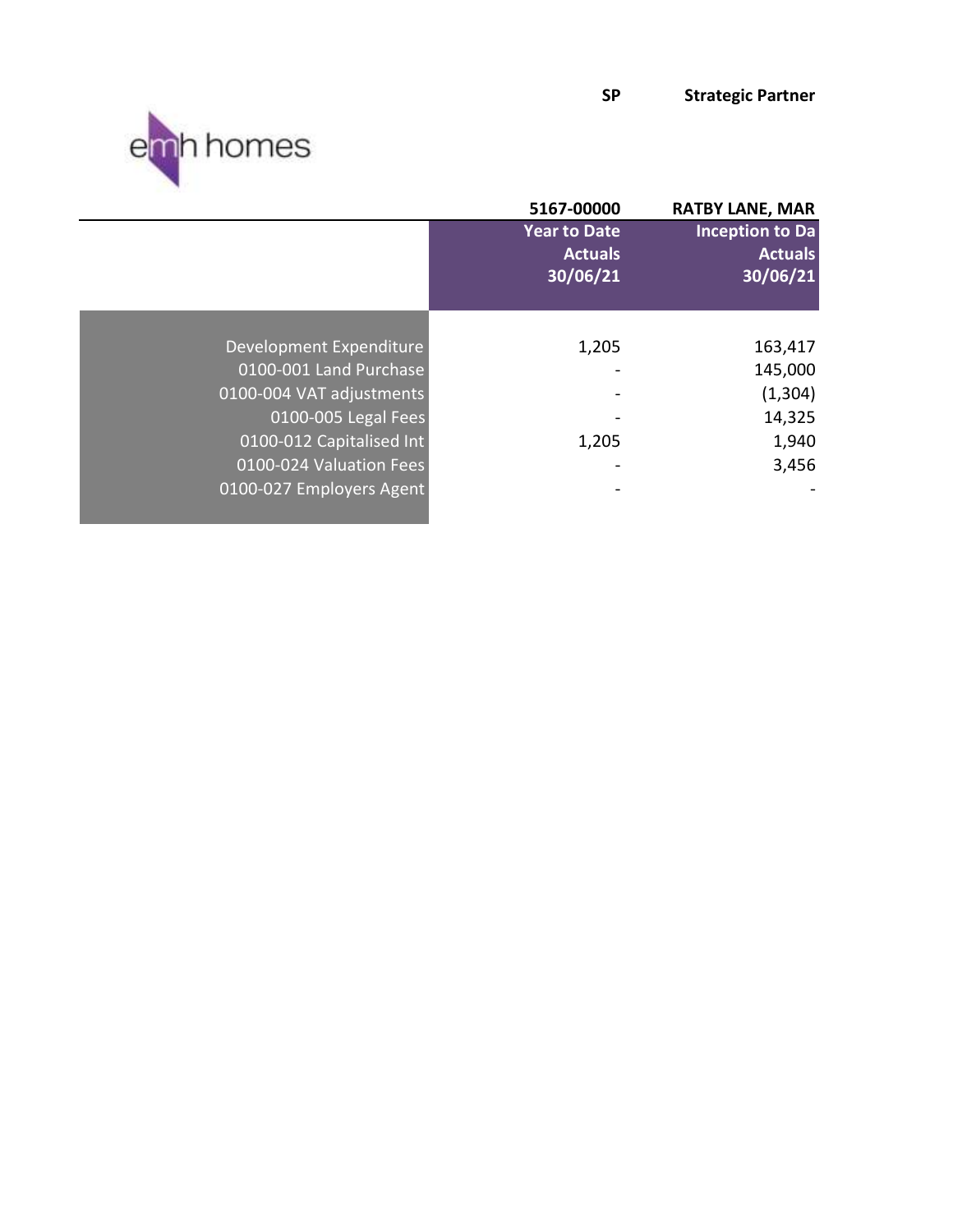

|                                                                                                        | 5172-00000                                        | <b>NEW LUBBESTHORP</b>                               |
|--------------------------------------------------------------------------------------------------------|---------------------------------------------------|------------------------------------------------------|
|                                                                                                        | <b>Year to Date</b><br><b>Actuals</b><br>30/06/21 | <b>Inception to Da</b><br><b>Actuals</b><br>30/06/21 |
| Development Expenditure<br>0100-004 VAT adjustments<br>0100-005 Legal Fees<br>0100-012 Capitalised Int | 4,836<br>4,800<br>36                              | 4,836<br>4,800<br>36                                 |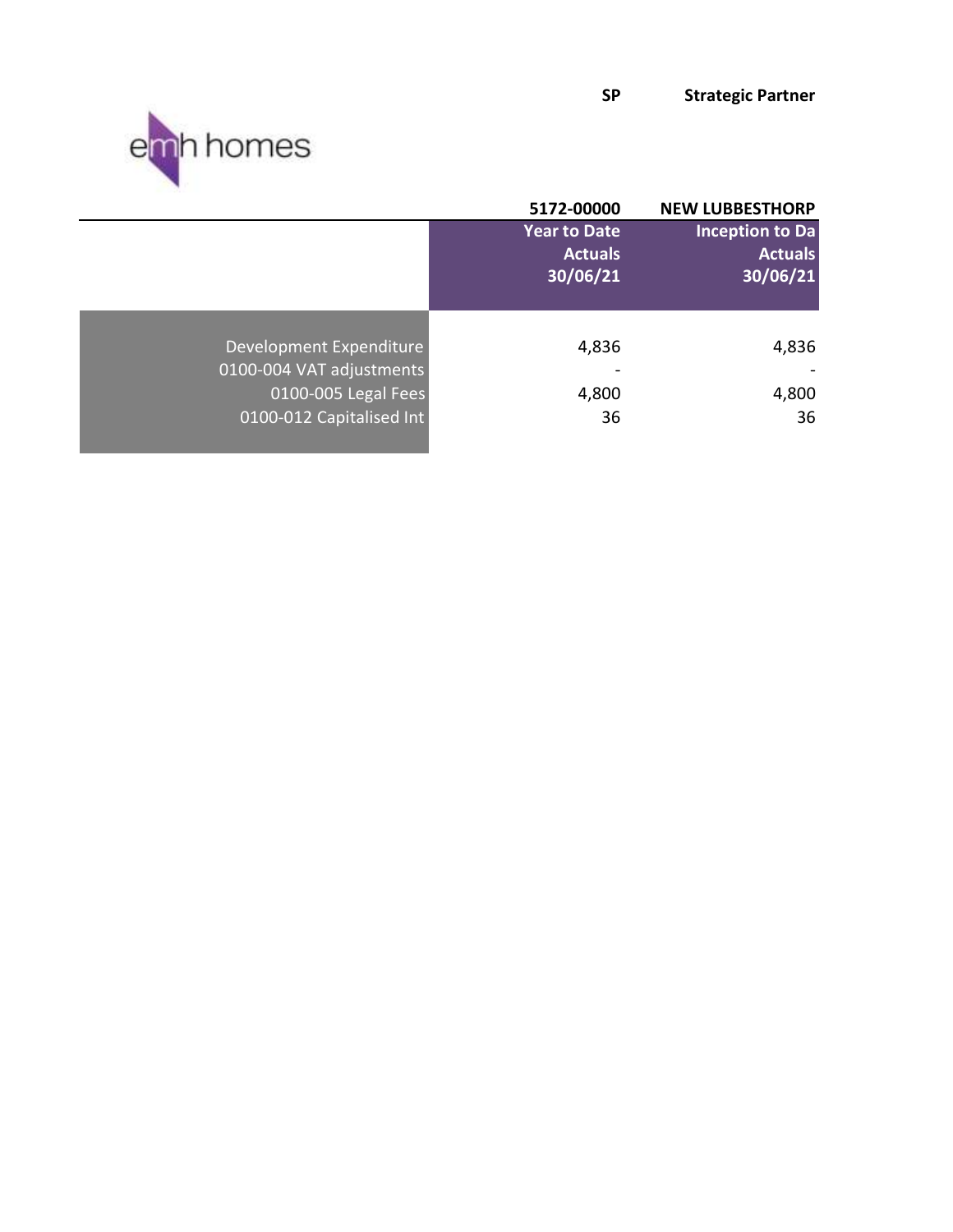

|                          | 5173-00000                                        | <b>STATION ROAD, B</b>                               |
|--------------------------|---------------------------------------------------|------------------------------------------------------|
|                          | <b>Year to Date</b><br><b>Actuals</b><br>30/06/21 | <b>Inception to Da</b><br><b>Actuals</b><br>30/06/21 |
|                          |                                                   |                                                      |
| Development Expenditure  | 3,817                                             | 517,581                                              |
| 0100-001 Land Purchase   |                                                   | 240,000                                              |
| 0100-004 VAT adjustments |                                                   | (1, 152)                                             |
| 0100-005 Legal Fees      |                                                   | 250,573                                              |
| 0100-010 HA Admin - Deve |                                                   | 12,518                                               |
| 0100-012 Capitalised Int | 3,817                                             | 10,145                                               |
| 0100-013 Other On Costs  |                                                   |                                                      |
| 0100-024 Valuation Fees  |                                                   | 1,296                                                |
| 0100-027 Employers Agent |                                                   | 4,200                                                |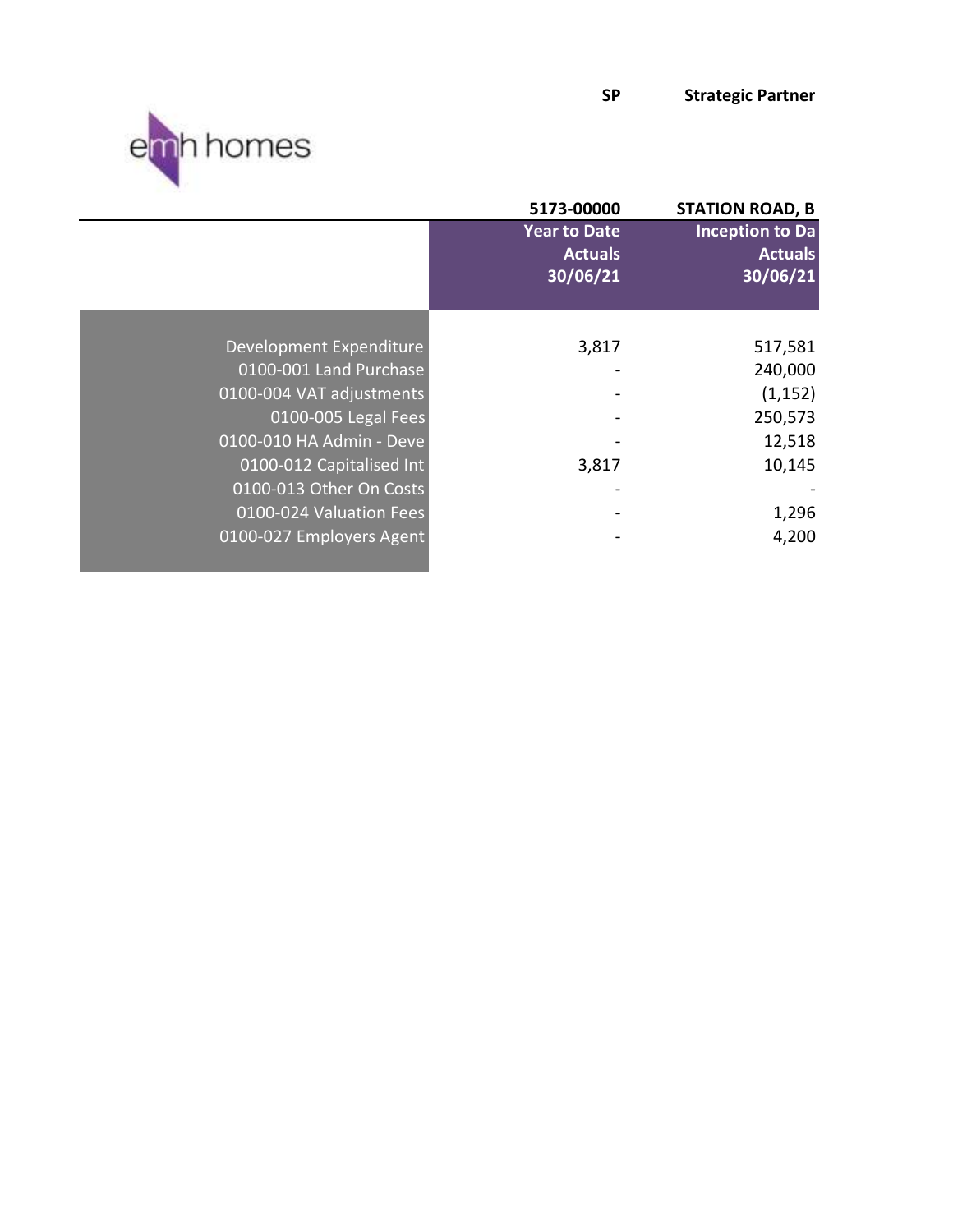

|                          | 5176-00000                   | <b>AVON ROAD, BRAU</b> |
|--------------------------|------------------------------|------------------------|
|                          | <b>Year to Date</b>          | <b>Inception to Da</b> |
|                          | <b>Actuals</b>               | <b>Actuals</b>         |
|                          | 30/06/21                     | 30/06/21               |
|                          |                              |                        |
|                          |                              |                        |
| Development Expenditure  | $\qquad \qquad \blacksquare$ | 6,336                  |
| 0100-005 Legal Fees      |                              | 6,336                  |
| 0100-009 Other Professio |                              |                        |
| 0100-024 Valuation Fees  |                              |                        |
|                          |                              |                        |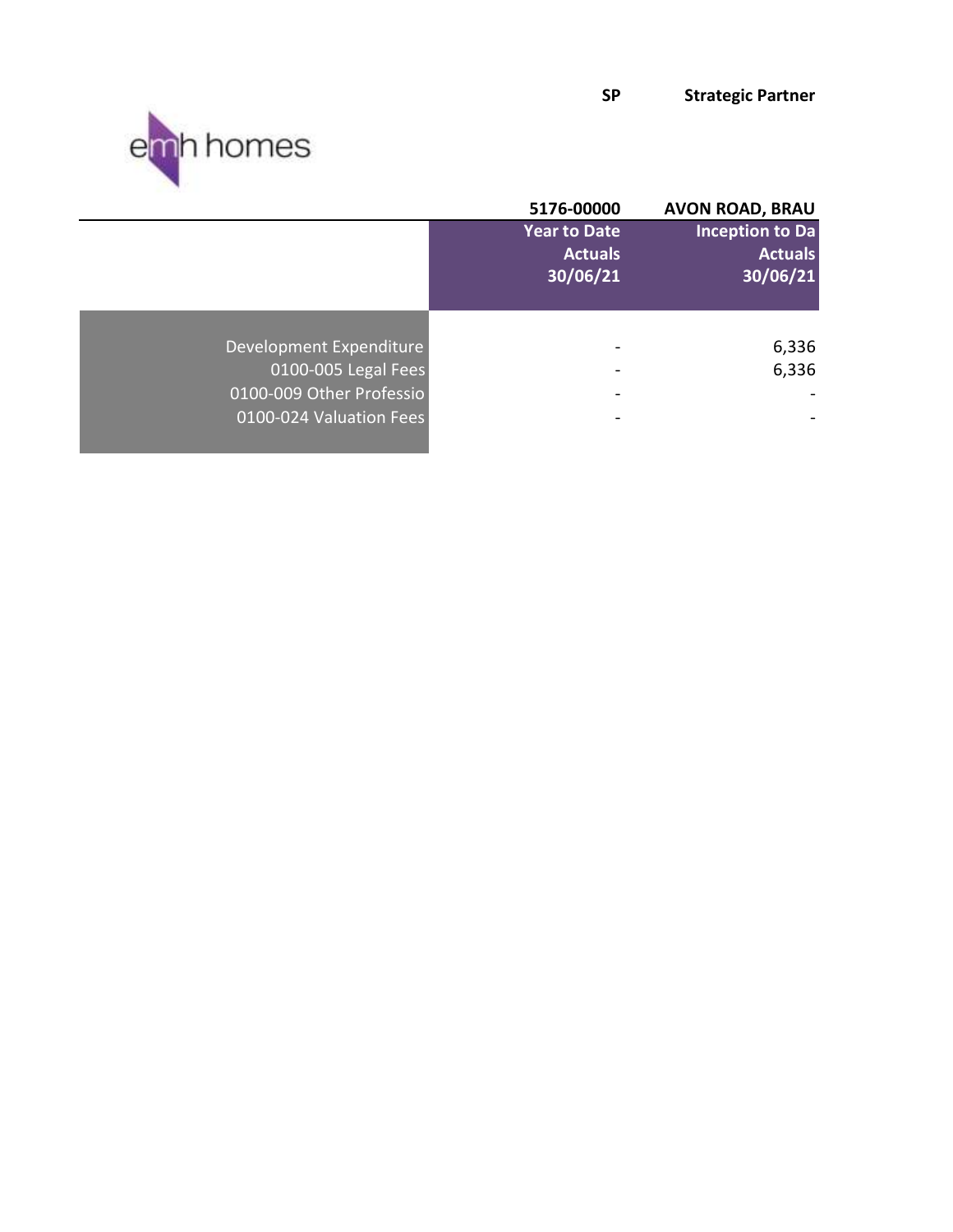

|                          | 5183-00000                                        | <b>SHELFORD ROAD,</b>                                |
|--------------------------|---------------------------------------------------|------------------------------------------------------|
|                          | <b>Year to Date</b><br><b>Actuals</b><br>30/06/21 | <b>Inception to Da</b><br><b>Actuals</b><br>30/06/21 |
|                          |                                                   |                                                      |
| Development Expenditure  | 2,429,607                                         | 5,849,607                                            |
| 0100-001 Land Purchase   |                                                   | 3,250,455                                            |
| 0100-003 Build Cost      | 2,308,822                                         | 2,308,822                                            |
| 0100-004 VAT adjustments |                                                   |                                                      |
| 0100-005 Legal Fees      | 13,324                                            | 13,324                                               |
| 0100-009 Other Professio | 90                                                | 90                                                   |
| 0100-010 HA Admin - Deve | 57,721                                            | 227,266                                              |
| 0100-012 Capitalised Int | 40,290                                            | 40,290                                               |
| 0100-024 Valuation Fees  | 3,600                                             | 3,600                                                |
| 0100-027 Employers Agent | 5,760                                             | 5,760                                                |
| 0100-040 Sales Costs - M |                                                   |                                                      |